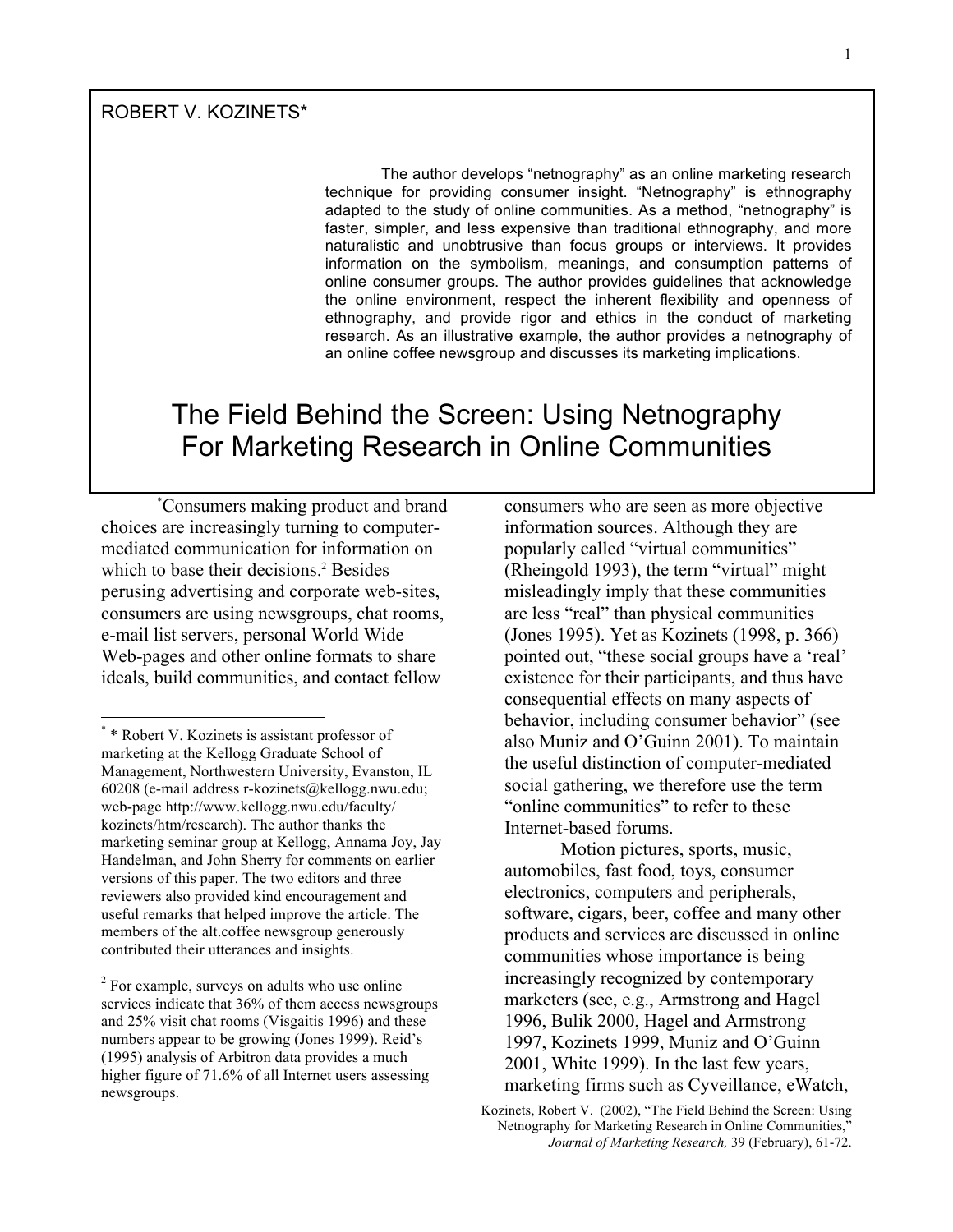NetCurrents and GenuOne and consumer services such as Epinions.com, PlanetFeedback, Bizrate.com and eComplaints.com have been formed to take advantage of opportunities posed by crossconsumer electronic communication.

The reason behind this marketing interest is twofold. First, marketers recognize the increasing importance of the Internet and of consumers that are active in online communities. Almquist and Roberts (2000, p. 18) found that the major factor influencing positive brand equity for one brand over another is consumer advocacy. Online communities are places in which consumers often partake in discussions whose goals include attempts to inform and influence fellow consumers about products and brands (Kozinets 1999, Muniz and O'Guinn 2001). Secondly, one of the major purposes of marketing research is to identify and understand the tastes, desires, relevant symbol-systems and decision-making influences of particular consumers and consumer groups. As the advent of networked computing is opening new opportunities for market-oriented consumer interaction, it is also opening up opportunities for marketing researchers to study the tastes, desires and other needs of consumers interacting in online communities.

Marketing researchers use a variety of methods to study consumers. Qualitative methods are particularly useful for revealing the rich symbolic world that underlies needs, desires, meanings and choice (see. e.g., Levy 1959). Currently, the most popular qualitative methods are focus groups, personal interviews, and "market-oriented ethnography" (Arnould and Wallendorf 1994). While market-oriented ethnography is an important technique that focuses on the behavior of the people who constitute a market for a product or service, it is a timeconsuming and elaborate method that requires considerable skill and substantial investments of researcher resources. Because it involves

in-person researcher participant-observation, market-oriented ethnography is also an intentionally and unavoidably intrusive method that precludes unobtrusive observation of naturally situated consumer behavior. Compared to ethnography, face-toface focus groups (Calder 1977) and personal interviews (Thompson 1997) are less timeconsuming, simpler, and more popular qualitative marketing research techniques. However, their obtrusiveness, artificiality and decontextualization of cultural marketing information are considerably greater than that of ethnography.

This article extends the strengths of market-oriented ethnography by demonstrating how it can be efficaciously conducted online using existing online communities, often in an unobtrusive context. The novel, computer-mediated, textual, nonphysical, social-cue-impoverished context of online community may have hampered its rigorous investigation by researchers. Over the past several years, many anthropologists, sociologists and qualitative marketing researchers have written about the need to specially adapt existing ethnographic research techniques to the many cultures and communities that are emerging through online communications (see, e.g., Escobar 1994; Grossnickle and Raskin 2000; Hakken 1999; Jones 1999; Kozinets 1999; Miller and Slater 2000). Although it does not break entirely new ground methodologically, this paper addresses this important need by providing researchers with a rigorous methodology adapted to the unique characteristics of online communities.

"Netnography," or ethnography on the Internet, is a new qualitative research methodology that adapts ethnographic research techniques to the study of cultures and communities emerging through computer-mediated communications. As a marketing research technique, "netnography" uses the information publicly available in online forums to identify and understand the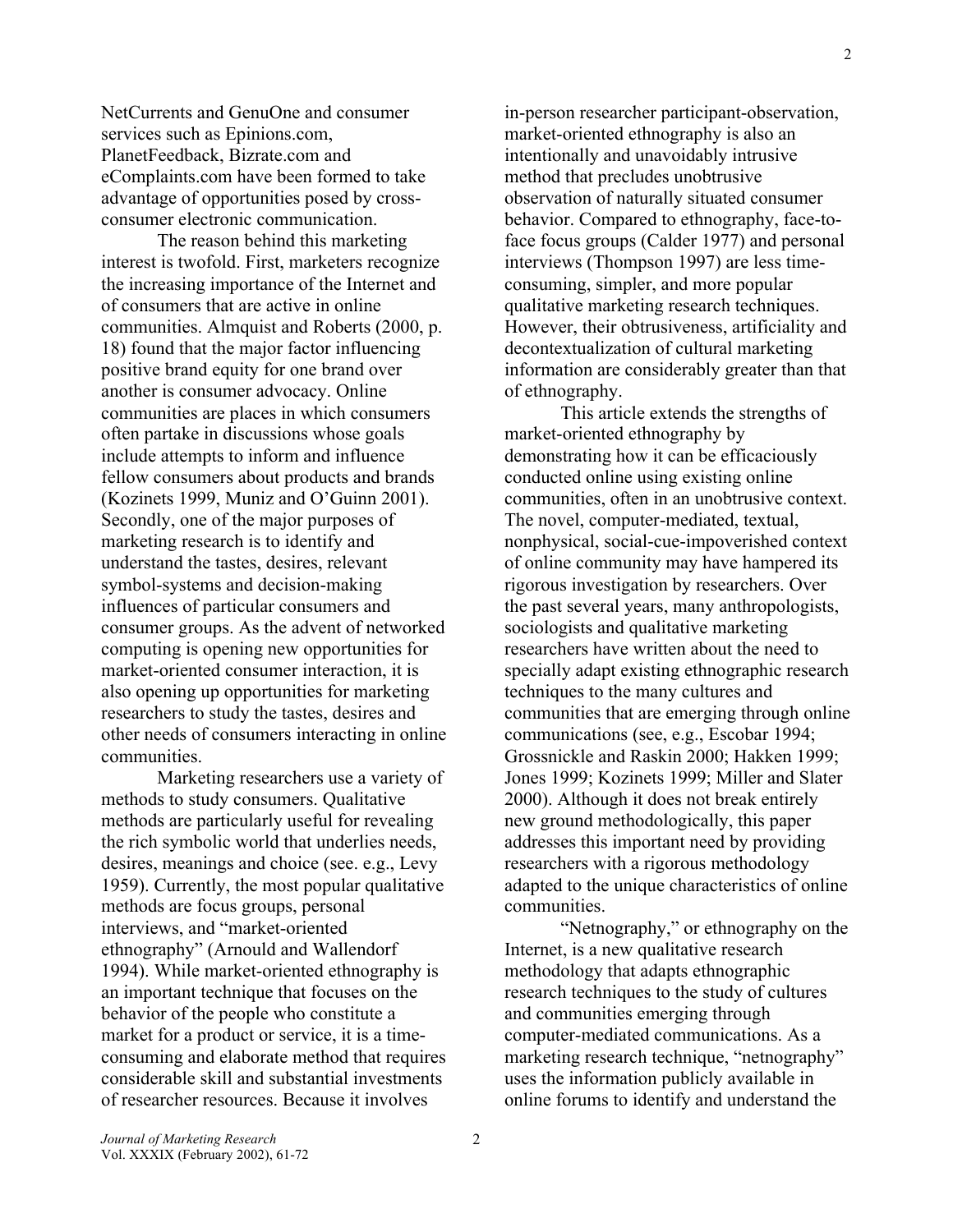needs and decision influences of relevant online consumer groups. Compared to traditional and market-oriented ethnography, "netnography" is far less-time consuming and elaborate. Another contrast with traditional and market-oriented ethnography is that "netnography" is capable of being conducted in a manner that is entirely unobtrusive (although it optionally need not be). Compared to focus groups and personal interviews, "netnography" is far less obtrusive, conducted using observations of consumers in a context that is not fabricated by the marketing researcher. It also can provide information in a manner that is less costly and more timely than focus groups and personal interviews. "Netnography" provides marketing researchers with a window into naturally occurring behaviors, such as searches for information by, and communal word-of-mouth discussions between, consumers. Because it is both naturalistic and unobtrusive —an unprecedentedly unique combination not found in any other marketing research method— "netnography" allows continuing access to informants in a particular online social situation. This access may provide important opportunities for consumer-researcher and consumer-marketer relationships. The limitations of "netnography" draw from its more narrow focus on online communities, the need for researcher interpretive skill, and the lack of informant identifiers present in the online context that leads to difficulty generalizing results to groups outside the online community sample. Marketing researchers wishing to generalize the findings of a "netnography" of a particular online group to other groups must therefore apply careful evaluations of similarity and employ multiple methods for triangulation.

In this article's first section the method of "netnography" is explained, with particular attention paid to its relative strengths and weaknesses vis-à-vis in-person qualitative techniques. The second section

provides an illustrative example that uses the information on a popular coffee newsgroup to gather consumer insights that may inform marketing practice.

## *THE METHOD OF NETNOGRAPHY*

## *Ethnography and Netnography*

Ethnography is an anthropological method that has gained popularity in sociology, cultural studies, consumer research and a variety of other social scientific fields. The term refers both to fieldwork, or the study of the distinctive meanings, practices and artifacts of particular social groups, and to the representations based on such a study. Ethnography is an inherently open-ended practice. It is based upon participation and observation in particular cultural arenas as well as acknowledgment and employment of researcher reflexivity. That is, it relies heavily on "the acuity of the researcher-asinstrument" (Sherry 1991, p. 572) and is more visibly affected by researcher interests and skills that most other types of research. Ethnography also uses metaphorical, hermeneutic and analytic interpretation of data (see, e.g., Arnould and Wallendorf 1994, Spiggle 1994, Thompson 1997). Ethnography is grounded in knowledge of the local, the particularistic, and the specific. While it is often used to generalize, it is most often used to gain a type of particularized understanding that has come to be termed "grounded knowledge" (Glaser and Strauss 1967). The rich qualitative content of ethnography's findings as well as the open-endedness that makes it adaptable to a variety of circumstances has led to its popularity as a method. This flexibility has allowed ethnography to be used for over a century to represent and understand the behaviors of people belonging to almost every race, nationality, religion, culture and age group and even those of some non-human species groupings. Even with this impressive body of ethnographic work behind it, however, it can be said that no two ethnographies have ever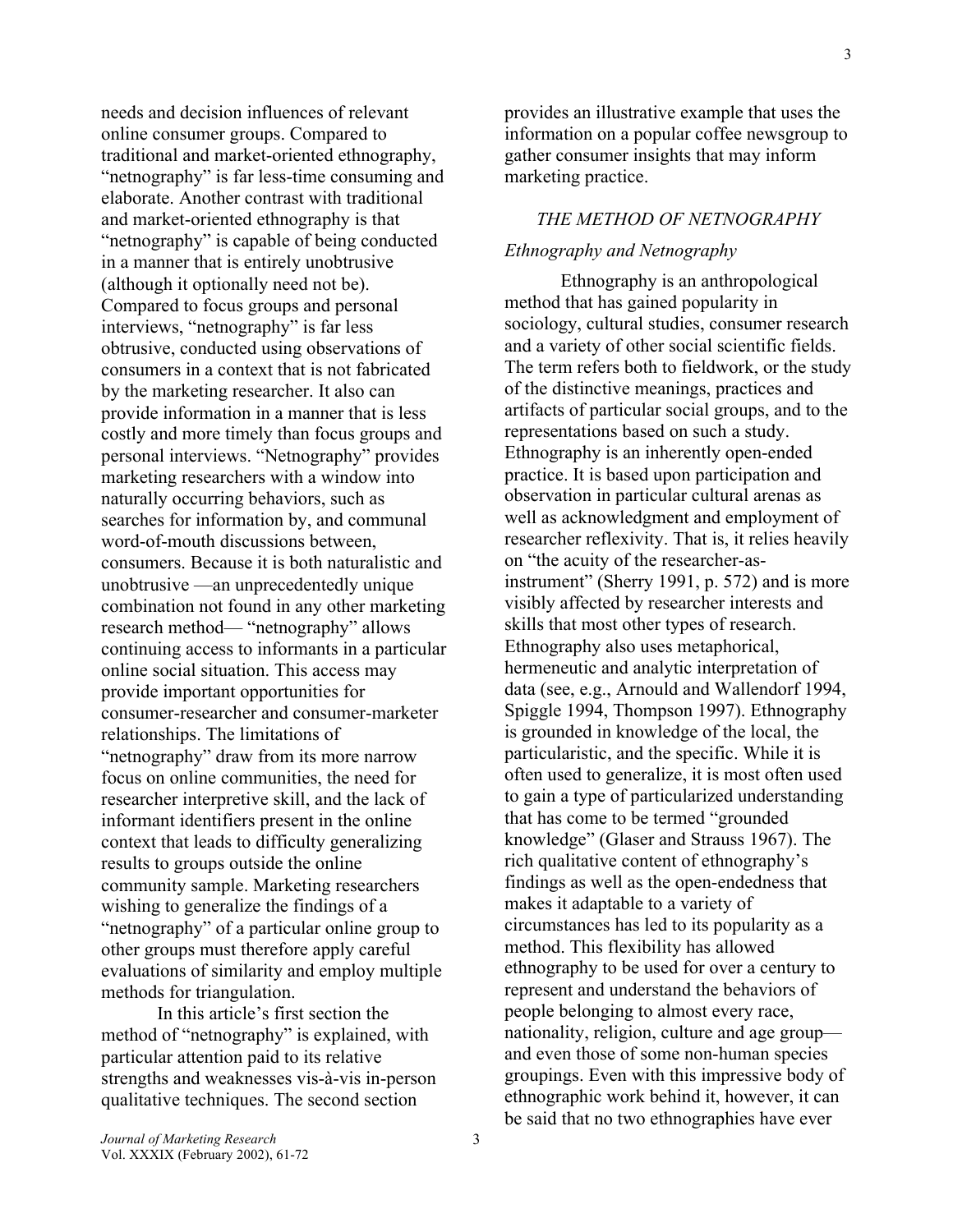been conducted in exactly the same manner. This flexibility is one of ethnography's greatest strengths. Ethnographic methods have been continually refashioned to suit particular fields of scholarship, research questions, research sites, times, researcher preferences and cultural groups.

While it is inherently an open-ended form of inquiry, ethnographers choose from related field procedures and often confront similar methodological issues. Common ethnographic procedures that help shape researchers' participant-observation include: (1) making cultural entrée, (2) gathering and analyzing data, (3) ensuring trustworthy interpretation, (5) conducting ethical research, and (6) providing opportunities for culture member feedback. Thorough accounts of these procedures exist for ethnographies conducted in face-to-face situations (see, e.g., Fetterman 1989; Hammersley and Atkinson 1995; Jorgensen 1989; Lincoln and Guba 1985). However, networked computing is a novel medium for social exchange between consumers that changes the particulars of each of these research procedures, concomitantly allowing an unprecedentedly new level of access to the heretofore unobservable behaviors of interacting consumers. It is important, therefore, to provide a general description of the steps and procedures involved in conducting "netnography" as they are adapted to these unique online contingencies. While "netnography," like ethnography, is inherently flexible and adaptable to the interests and skill-set of the individual marketing researcher, these steps may act as a guide to researchers interested in rigorously applying the method to their own research. This combination of more rigorous online guidelines combined with an innate flexibility is novel, yet still faithful to scholarly depictions of traditional ethnographic methodology (e.g., Fetterman 1989; Glaser and Strauss 1967; Hammersley and Atkinson 1995; Jorgensen 1989; Lincoln and Guba).

After discussing these "netnographic" procedures, we will proceed to illustrate the richness of the technique with a short example of marketing research conducted in an online group devoted to the discussion of coffee.

Entrée. There are two initial steps that market researchers will find useful as preparation for conducting a "netnography." First, researchers must have specific marketing research questions and then identify particular online forums appropriate to the types of questions that are of interest to them. Secondly, they must learn as much as possible about the forums, the groups, and the individual participants they seek to understand. Distinct from traditional ethnographies, in the identification of relevant communities online search engines will prove invaluable.

Structurally, at least five different types of online community can be distinguished that may be useful to the conduct of market-oriented "netnography" (see Kozinets 1999 for more detail). First are boards, which function as electronic bulletin boards (also called newsgroups, usegroups, or usenet groups). These are often organized around particular products, services or lifestyles, each of which may have important uses and implications for marketing researchers interested in particular consumer topics (e.g., McDonalds, Sony Playstation, beer, travel to Europe, skiing). Many consumer-oriented newsgroups have over 100,000 readers, and some have over one million (Reid 1995). Currently, google.com has an excellent newsgroup search engine (acquired from deja.com).

Second are independent web-pages as well as web-rings composed of thematicallylinked World Wide Web pages. Web-pages such as epinions (www.epinions.com) provide online community resources for consumer-toconsumer exchanges. Yahoo!'s consumer advocacy listings also provide useful listing of independent consumer web-pages. Yahoo! also has an excellent directory of web-rings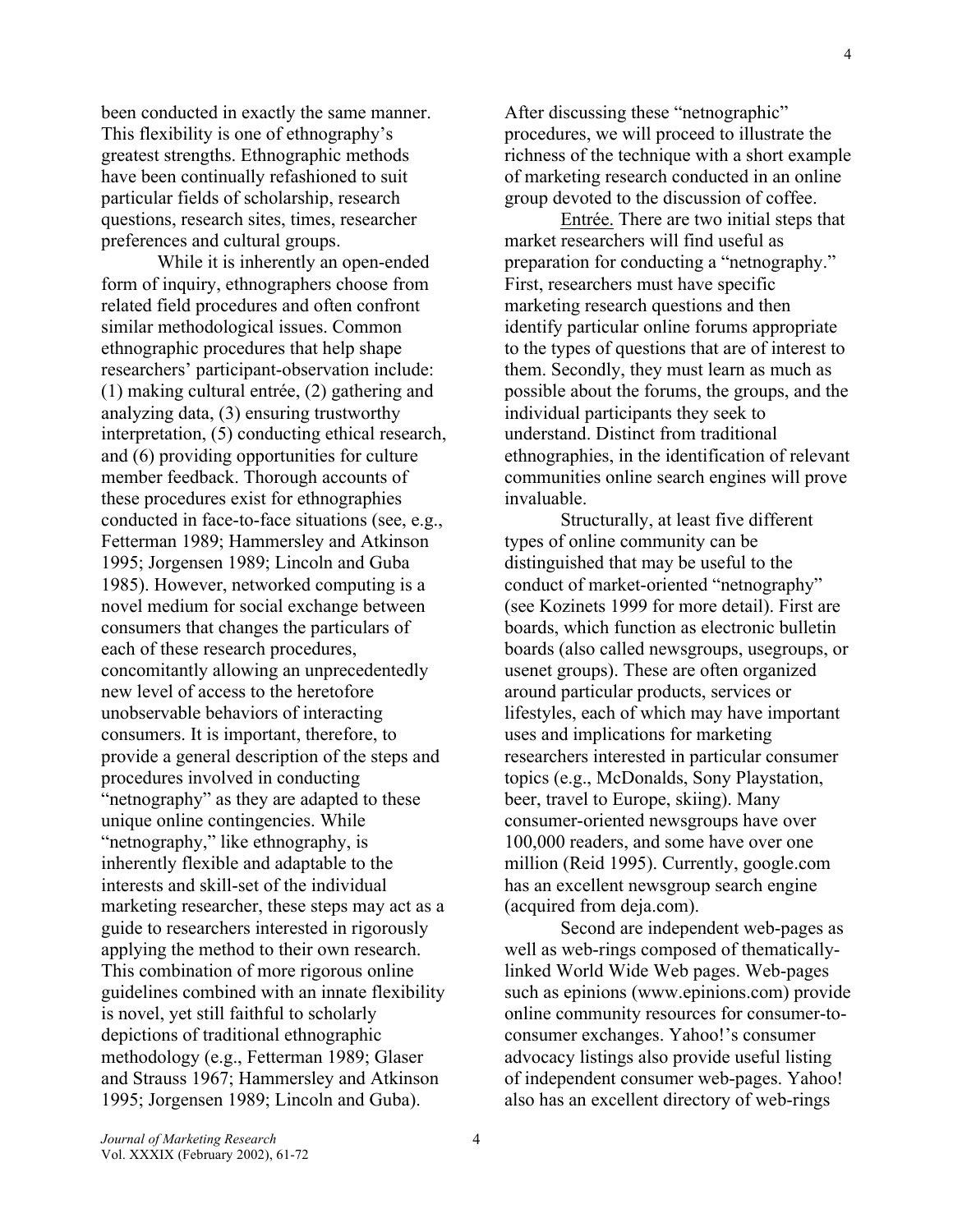(www.dir.webring.yahoo.com). Third are lists (also called listservs, after the software program), which are e-mail mailing lists united by common themes (e.g., art, diet, music, professions, toys, educational services, hobbies). Some good search engines of lists are egroups.com and liszt.com.

Finally, multi-user dungeons and chat rooms tend to be considerably less marketoriented in their focus, containing information that is often fantasy-oriented, social, sexual and relational in nature. General search engines (e.g., Yahoo! or excite) provide good directories of these communities. Dungeons and chat rooms may still be of interest to marketing researchers (see, e.g., White 1999) because of their ability to provide insight into particular themes (e.g., certain industry, demographic or lifestyle segments). However, many marketing researchers will find the generally more focused and more information-laden content provided by the members of boards, rings and lists to be more useful to their investigation than the more social information present in dungeons and chat rooms. In general, combining search engines (e.g., a WWW search engine such as Yahoo! with a newsgroup search engine such as groups.google.com) will often provide the bests results for locating specific topics of interest. It is also important to note that a broad and thorough computerized search may be required, as the topic of interest may be categorized at varying levels of abstraction, for example, at the brand, product category, or activity type level.

Once suitable online communities have been identified, the researcher can judge among them using criteria specifically suitable to the investigation. Generally, online communities should be preferred that have either (1) a more focused and research question relevant segment, topic or group, (2) higher "traffic" of postings, (3) larger numbers of discrete message posters, (4) more detailed or descriptively rich data, and (5) more between-member interactions of the

type required by the research question. These evaluations entail an important adaptation of ethnography to the online context, and their use distinguishes the method of "netnography" from traditional ethnography. All of the online forums (groups, rings, lists, dungeons and rooms) may provide useful access to people self-segmented by a certain type of lifestyle or market-orientation, which researchers may, at their option, translate into private ('one-on-one') online, real-time interviews (see, e.g., Hamman 1996). Before initiating contact or data collection, the characteristics (group membership, marketoriented behaviors, interests, and language) of the online communities should be familiar to the marketing researcher.

Data Collection and Analysis. With online communities chosen, the marketing researcher is ready to begin collecting data for his/her "netnography." There are at least two important elements to this data collection: (1) the data that the researcher directly copies from the computer-mediated communications of online community members, and (2) the data that the researcher inscribes regarding his/her observations of the community, its members, interactions and meanings. As a distinct advantage from traditional ethnographers, "netnographers" benefit from the nearly automatic transcription of downloaded documents. With the addition of vastly lower search costs than face-to-face ethnography (particularly in purely observational forms of "netnography"), data is often plentiful and easy to obtain. In this environment, the "netnographer's" choices of which data to save and which to pursue are important, and should be guided by the research question and available resources (e.g., number of online members willing to be interviewed, ability of online members to express themselves, time, researcher skill). Dealing judiciously with instantaneous information overload is a much more important problem for "netnographers" than for traditional ethnographers.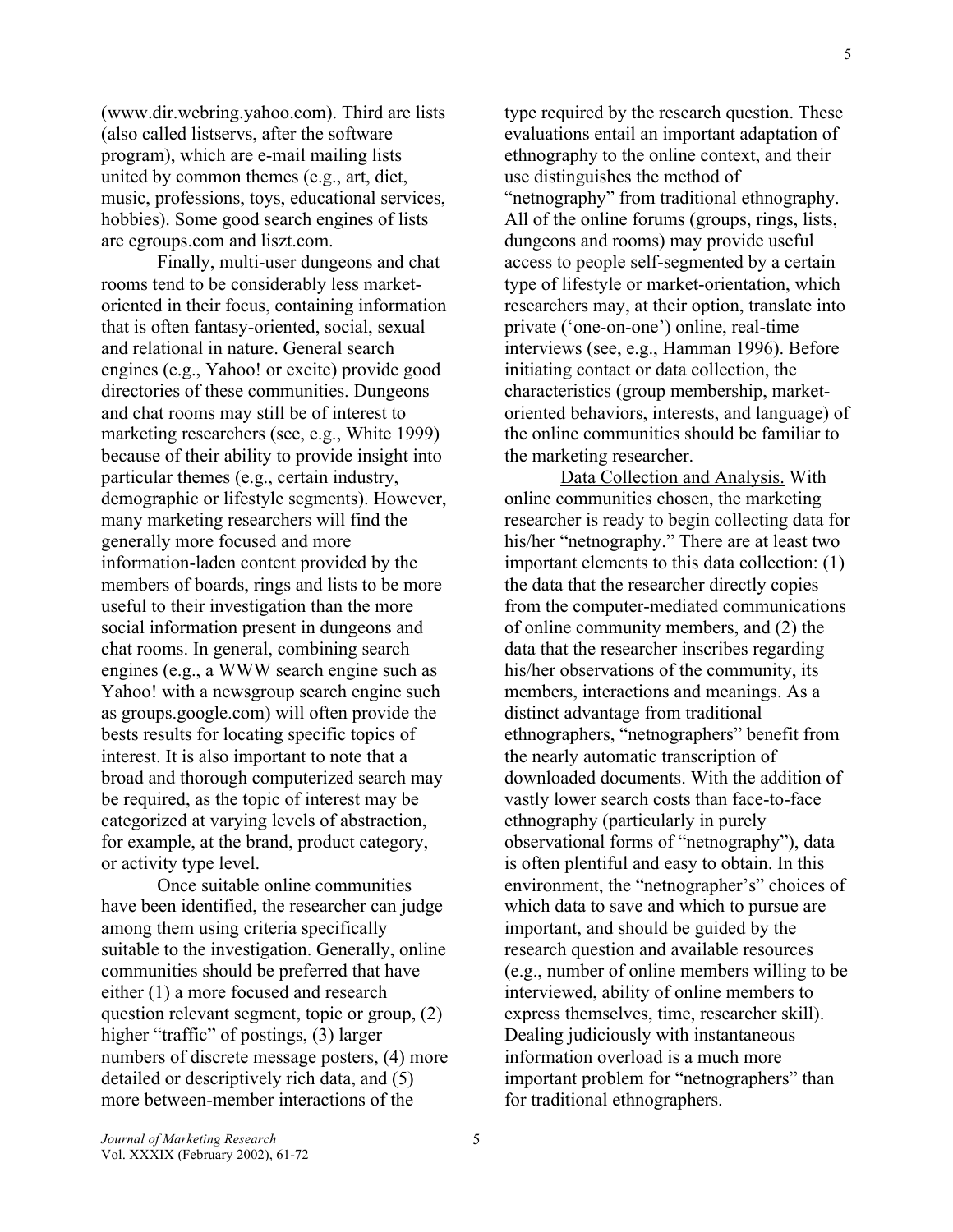Because the online medium is famous (and infamous) for its casual social elements, messages may be classified first as primarily social or primarily informational, and also as primarily on-topic or primarily off-topic (where the topic is the research question of interest). While including all the data in a first pass or "grand tour" interpretation, researchers will generally want to save their most intense analytical efforts for the primarily informational and primarily ontopic messages.

The posters of online messages may also be categorized. Some novel categories for classifying them based on their level of involvement with the online community and the consumption activity have been outlined by Kozinets (1999). "Tourists" lack strong social ties and deep interest in the activity (they often post casual questions). "Minglers" have strong social ties but minimal interest in the consumption activity. "Devotees" have strong consumption interests, but few attachments to the online group. Finally, "insiders" have strong ties to the online group and to the consumption activity, and tend to be long-standing and frequently referenced members. For marketing research useful for marketing strategy formulation, the devotees and the insiders represent the most important data sources. Preliminary research reveals that devoted, enthusiastic, actively involved, and sophisticated user segments are represented in online communities by insiders and devotees (Kozinets 1999). It is also useful to note that online communities themselves tend to propagate the development of loyalty and (sometimes) heavy usage by socially reinforcing consumption. Hence, marketing researchers interested in online word-ofmouth and influence may find it useful to track how tourists and minglers are socialized and "upgraded" to insiders and devotees in market-oriented online communities (ibid).

As with grounded theory (Glaser and Struass 1967), data collection should continue as long as new insights on important topical

areas are still being generated. For purposes of precision, some "netnographers" may wish to keep close count of the exact number of messages and web-pages read (in practice, an extremely difficult measurement), as well as how many distinct participants were involved. The strength of "netnography" is its particularistic ties to specific online consumer groups and the revelatory depth of their online communications. Hence, interesting and useful conclusions might be drawn from a relatively small number of messages, if these messages contain sufficient descriptive richness and are interpreted with considerable analytic depth and insight. A time-tested and recommended way to help to develop this insight is to write reflective fieldnotes. In these fieldnotes, "netnographers" record their own observations regarding subtexts, pretexts, contingencies, conditions and personal emotions occurring during the research. These written reflections often prove invaluable to contextualizing the data and are a recommended procedure. However, in a sharp break from traditional ethnography, a rigorous "netnography" could be conducted using only observation and downloads, and without writing a single fieldnote.

As data analysis commences (often concomitant with data collection), the netnographer must contextualize the online data, which often proves to be more challenging in the social-cues-impoverished online context of "netnography." Software solutions such as the QSR NVivo and Atlas.ti qualitative analysis packages can expedite coding, content analysis, data linking, data display, and theory-building functions (Paccagnella 1997, Richards and Richards 1994). However, classification and coding of data are important concerns that inevitably involve trading off symbolic richness for construct clarity (Van Maanen 1988). Perhaps even more than with ethnography, some of the most useful interpretations of "netnographic" data take advantage of its contextual richness and come as a result of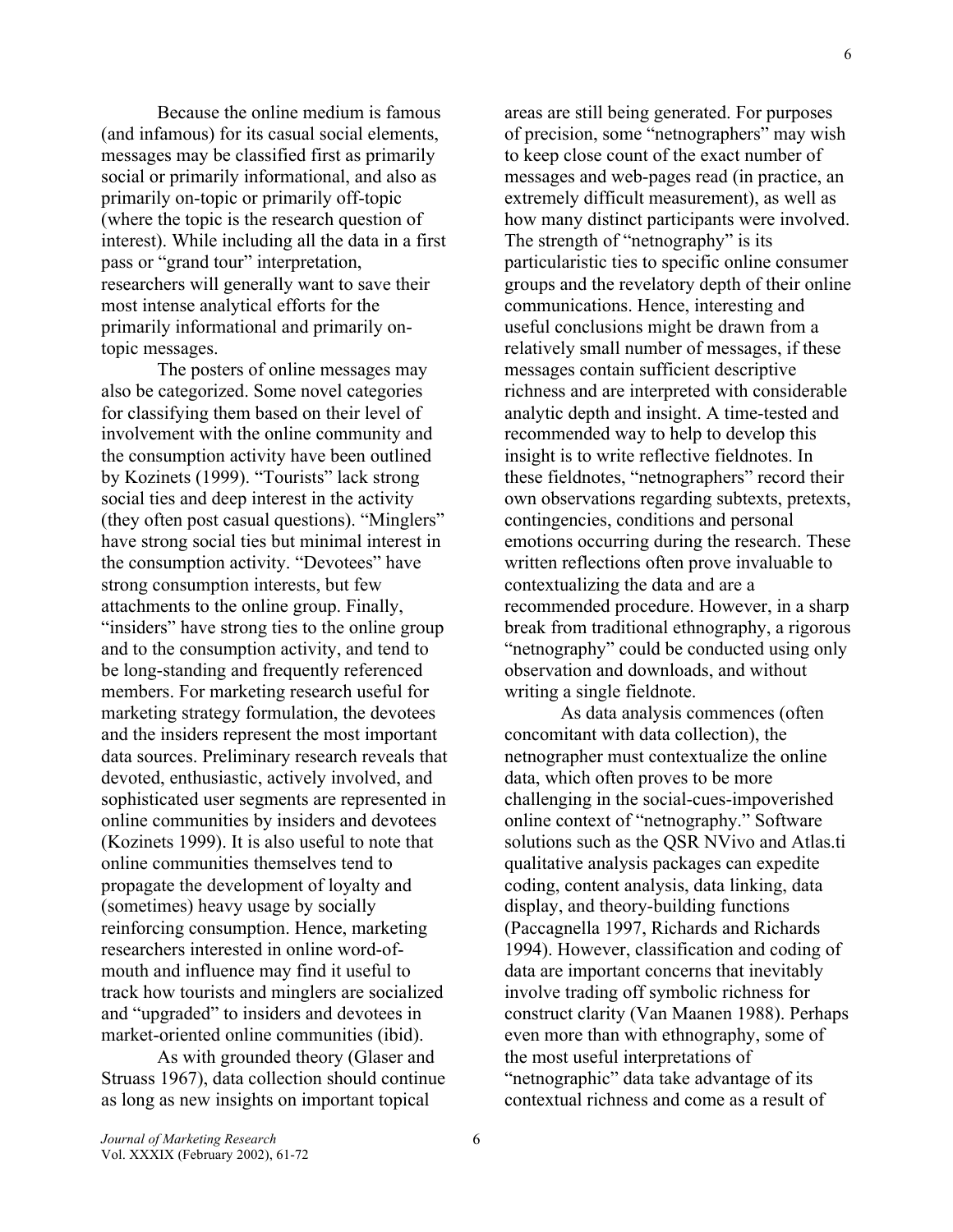penetrating metaphoric and symbolic interpretation (Levy 1959, Sherry 1991, Thompson 1997), rather than meticulous classification.

Providing Trustworthy Interpretation. For tracking the marketing related behaviors of online communities, "netnography" is a stand-alone method. It is a way in which to understand the discourse and interactions of people engaging in computer-mediated communication about market-oriented topics. During the course of netnographic data collection and analysis, the market researcher must follow conventional procedures that the research is reasonable or "trustworthy" (note: in most qualitative consumer research, the concept of "trustworthiness" is used rather than "validity," see Wallendorf and Belk 1989, Lincoln and Guba 1985).

"Netnography" is based primarily upon the observation of textual discourse, an important difference from the balancing of discourse and observed behavior that occurs during in-person ethnography (cf. Arnould and Wallendorf 1994). Informants therefore may be presumed to be presenting a more carefully cultivated and controlled self-image. The uniquely mutable, dynamic, and multiple online landscape mediates social representation and renders problematic the issue of informant identity (Turkle 1995). However, "netnography" seems perfectly suited to the approach of G. H. Mead (1938) in which the ultimate unit of analysis is not the person, but the behavior or the act. We might also draw insight from the work of founder of 'the linguistic turn' in philosophy, Ludwig Wittgenstein. Wittgenstein (1953) might suggest that the posting of computer text is a social action (a communicative act or "language game"). If so, then every aspect of the "game" (the act, type and content of the posting, the medium, and so on) is relevant observational data in itself, capable of being trustworthy. Utilizing online data in this manner requires a radical shift from traditional ethnography that observes people

to "netnography" which observes and must recontextualize conversational acts. This shift is necessary because the characteristics of conversation in "netnography" are very different than they are in traditional ethnography: they occur through computermediation, are publicly available, generated in written text form, and the identities of conversants are much more difficult to discern.

Generally speaking, links to fixed demographic markers can be useful for some marketing strategy purposes (e.g., targeting), and "netnography" is more limited than traditional ethnography in this regard. The "netnographer" must determine their importance in relation to the research question and to the authority that will be granted to findings. It is worth noting that direct misrepresentation is discouraged in most online forums. Codes of etiquette (see Gunn 2000) and other social pressures are often in effect. Misrepresenting oneself as a member of a restricted group (e.g., women only, or under-18) is an offense punished by flaming, ostracism and banishment. However, triangulation of "netnographic" data with data collected using other methods, such as in interviews, focus groups, surveys, or traditional in-person ethnographies may be useful if the researcher seeks to generalize to groups other than the populations studied. Generalizing the study beyond particular online groups may not be necessary. Yet careful triangulation and long-term immersion in the community can be very useful to help marketing researchers distinguish hardcore, marginal extremists from a more typical group of consumers. It should be noted that, just as during in-person exchanges, extremists are derided. In the larger communities (with hundreds of active members) moderate views seem to prevail. Online communities do present fairly explosive environments and, freed of many of the usual social restraints employed during in-person gatherings, hardcore extremists are often soundly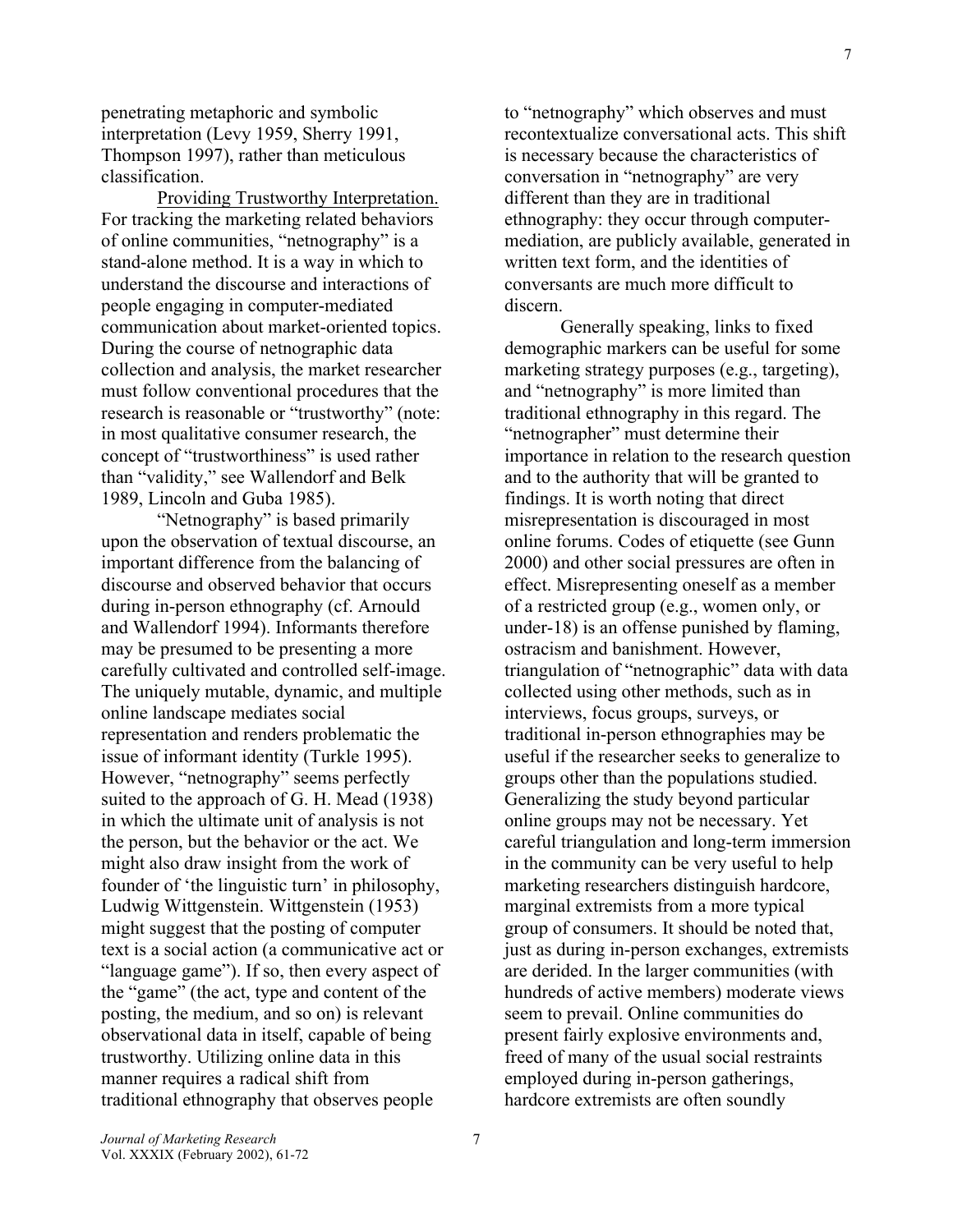condemned.

In summary, throughout "netnographic" data collection and analysis, the marketing researcher must be conscious that they are analyzing the content of an online community's communicative acts rather than the complete set of observed acts of consumers in a particular community. This is a crucial difference between "netnography" and traditional ethnography. Stories of online misrepresentation are legion and important. Generalizations to markets or communities other than the one studied, online or off, must have corroborating evidence. To be trustworthy, the conclusions of a "netnography" must reflect the limitations of the online medium and the technique.

Research Ethics. One of the most important differences between traditional ethnography and "netnography" may be in issues of research ethics. Marketing researchers desiring to use "netnography" as a method are obliged to consider and follow ethical guidelines. These guidelines for ethical social science research in cyberspace have been the topic of recent debate. Ethical concerns over "netnography" turn on two nontrivial, contestable and interrelated concerns: (1) are online forums to be considered a private or a public site?, and, (2) what constitutes "informed consent" in cyberspace? A clear consensus on these issues, and therefore on ethically appropriate procedures for "netnography," has not emerged.

In a major departure from traditional face-to-face methods liked ethnography, focus groups, or personal interviews, "netnography" uses information that is not given specifically, and in confidence, to the marketing researcher. The consumers who originally created the data do not necessarily intend or welcome its use in research representations. Netnographers are professional "lurkers": the uniquely unobtrusive nature of the method is the source of much of its attractiveness and its contentiousness. If marketing researchers

undertaking "netnography" act in a manner found to be irresponsible and disrespectful by consumers, they may well damage the medium (by either suppressing outright or driving into secrecy previously open social interactions), and thereby "poisoning the research well" (Reid 1996). This is a real risk. White (1999) reports how music promoters avoided identifying themselves when they acted both as online marketers and as marketing researchers "trying to get a quick gauge on something, where you don't want anyone's guard to be up" (p. B1).

There is genuine debate about the public versus private issue. Speaking particularly about the electronic eavesdropping of observational ethnography, Rafaeli (quoted in Sudweeks ands Rafaeli 1995) summarized the consensus of a certain group of scholars debating the private versus public issue by stating that informed consent was implicit in the act of posting a message to a public area. Given that certain precautions were taken to provide anonymity to informants, this group of scholars approved an ethical policy in which the informed consent of Internet posters was not required. King (1996), however, based his analysis on the notion that online forums dissolve traditional distinctions between public and private places, making conventional guidelines of anonymity, confidentiality and informed consent unclear. King (1996) therefore concluded that, because consumers might be deluded about the quasi-public nature of their ostensibly private communications, gaining additional informed consent from them was the responsibility of researchers. Sharf (1999) echoed this heightened sensitivity to the ethics of even observational "netnography."

The potential for "netnography" to do harm is a real risk. For instance, if a marketing researcher were to publish sensitive information overheard in a chat room, this might lead to embarrassment or ostracism if an associated person's identity was discerned

8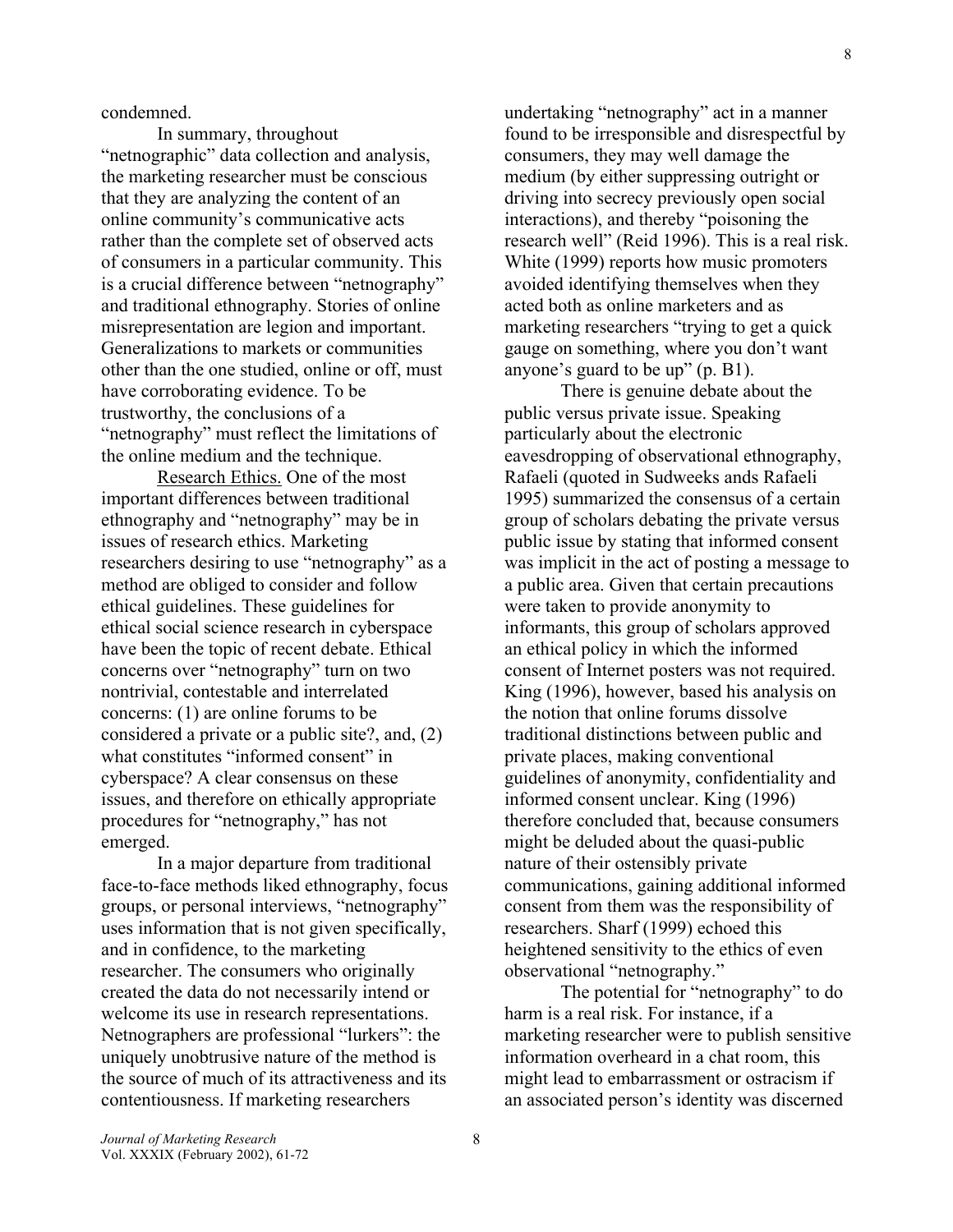(see Hamman 1996). A number of informants have requested that I not publish statements they have posted on public bulletin boards, even though I always guarantee their anonymity. I have always honored these requests. This evidence supports the contention that "there is a potential for psychological harm to the members of these [online community] groups, depending on the way results are reported" (King 1996, p. 119).

Researchers who have published cultural secrets, portrayed people and practices inaccurately or treated customs, individuals and beliefs disdainfully have tainted the history of ethnography. The same potential for harm exists for "netnography." In a time of increasing public scrutiny of corporate actions and computer privacy issues, as well as institutional review board scrutiny in academia, "netnographers" would be wise to consider the chief ethical concerns apparent in "netnography": privacy, confidentiality, appropriation of others' personal stories, and informed consent (Sharf 1999).

Therefore, there are four ethical research procedures that I recommend for marketing researchers using "netnography." Although they parallel practices in conventional ethnography, these first three procedures are not at all obvious to those used to conducting web-searches and Internet research. They are: (1) the researcher should fully disclose his/her presence, affiliations and intentions to online community members during any research, (2) the researchers should ensure confidentiality and anonymity to informants, and (3) the researcher should seek and incorporate feedback from members of the online community being researched. There is an additional final procedure that is specific to the online medium. It involves taking a cautious position on the privateversus-public medium issue. This procedure requires the researcher to contact community members and obtain their permission (informed consent) to use any specific

postings that are to be directly quoted in the research. Permission must also be obtained for using idiosyncratic stories as well (see Sharf 1999, p. 253-255). Obviously, before using any online artifacts such as newsletters, poetry, stories or photographs, permission from the copyright holder must be granted. Following these specially adapted research techniques will help ensure that ethical "netnography" is conducted that avoids poisoning the well for future researchers.

Member Checks. Member checks (Arnould and Wallendorf 1994, p. 485; Hirschman 1986, p. 244; Lincoln and Guba 1985) are a procedure whereby some or all of a final research report's findings are presented to the people who have been studied in order to solicit their comments. Member checks prove particularly valuable for three reasons relating to the dissimilarity of "netnography" from traditional ethnography. First, because they allow researchers to obtain and elicit additional, more specific insights into consumer meanings, they are particularly valuable when conducting an unobtrusive, observational "netnography" (i.e., member checks add the opportunities for added development and error checking). Secondly, they help ameliorate some of the contentious ethical concerns described in the previous section, while still preserving the value of unobtrusive observation (because member checks are usually conducted after data collection and analysis has concluded). Finally, and perhaps most importantly, member checks can help to establish an ongoing information exchange between marketing researchers and consumer groups that is unprecedented in traditional qualitative research. Indeed, using the conduct of "netnography" as a forum for ongoing, widespread, bidirectional communication between organizations and their communities of customers could help realize some of the hidden potential in the paradigm of relationship marketing.

As distinct from face-to-face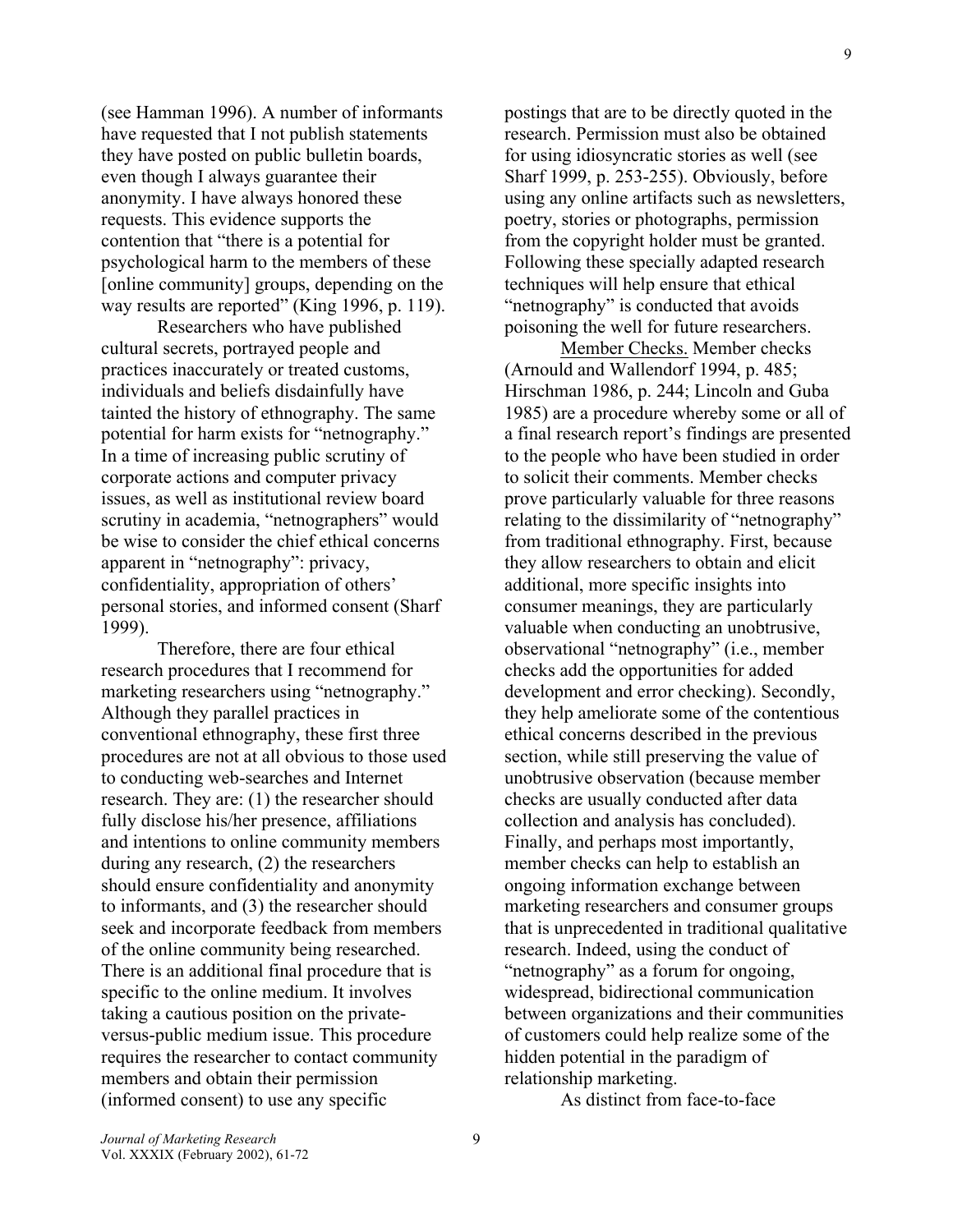ethnography, where member checks are burdensome and onerous (and therefore are sometimes omitted), and focus groups and interviews (where member checks are not usually employed), "netnographic" member checks are a generally simple and convenient matter. The low costs of computer-mediated communication enable the marketing researcher to easily provide any interested reader with some or all of the research text, either through posting it on a web-page, or sending it as an e-mail attachment. The elicitation and collection of informant comments is also greatly simplified and expedited through e-mail. Because member checks, as well as the other elements of "netnography," can generally be completed in a more timely manner than face-to-face market-oriented ethnography, they provide the opportunity for marketers to detect and respond more quickly to the changing consumer tastes, meanings and desires that underlie important marketing trends. Given these methodological considerations, we can now proceed to a brief illustrative example of market research using "netnography."

## *ILLUSTRATIVE EXAMPLE: ANALYSIS OF THE MEANINGS OF CONTEMPORARY COFFEE CONSUMPTION IN AN ONLINE COFFEE COMMUNITY*

## *Applying Netnographic Methodology*

In the short illustrative section that follows, "netnography" will be illustrated as a marketing research method. "Netnography" will be used to explore and analyze some of the meanings and symbol-systems that surround contemporary coffee consumption (in particular those surrounding espresso and Starbucks) for the posters to an online community dedicated to coffee-related discussion. Understanding and tracking these meaning and symbol systems is of considerable practical importance. As many marketers are aware, there have been tectonic shifts in the coffee market in the last decade.

Major consumer packaged goods companies such as General Foods and Proctor and Gamble were apparently caught unaware by the Seattle coffeehouse trend that came to be personified by the "Starbucks invasion" that overtook boutique coffee shops and subsequently encroached upon supermarket aisles (see Pendergrast 1999, Schultz and Yang 1999). Starbucks simultaneously raised the consciousness of coffee connoisseurship, the demand for coffee shops, the sales of coffee-flavored ice cream and cold drinks, and the market price of a cup of coffee.

An understanding of coffee meanings can be gleaned from a "netnography" of a dedicated coffee group. As with the membership of many online market-oriented communities, the members of this coffee group can be characterized as devoted, enthusiastic, knowledgeable and innovative. In their enthusiasm, knowledge, and experimentation with new forms of coffee consumption, they can provide information similar to that from "lead users," the inventive consumers who are at the leading edge of significant new marketing trends (von Hippel 1986, 1988). While some may be marginal or hard core users, their creative ideas and insights should not be discounted as without value. By carefully evaluating their innovative ideas and by cross-validating the quality of information they provide about current consumption trends with other information sources, we can reach conclusions that can potentially inform decisions by those in the coffee market such as consumer packaged goods companies, coffee house retailers, coffee mail order companies (both online and off), and advertisers working on coffee-related accounts. By carefully corroborating, interpreting and critically evaluating this information, insights might be gained to inform new product concepts, new positioning strategies, new advertising campaigns, new distribution tactics and other marketing strategies and practices.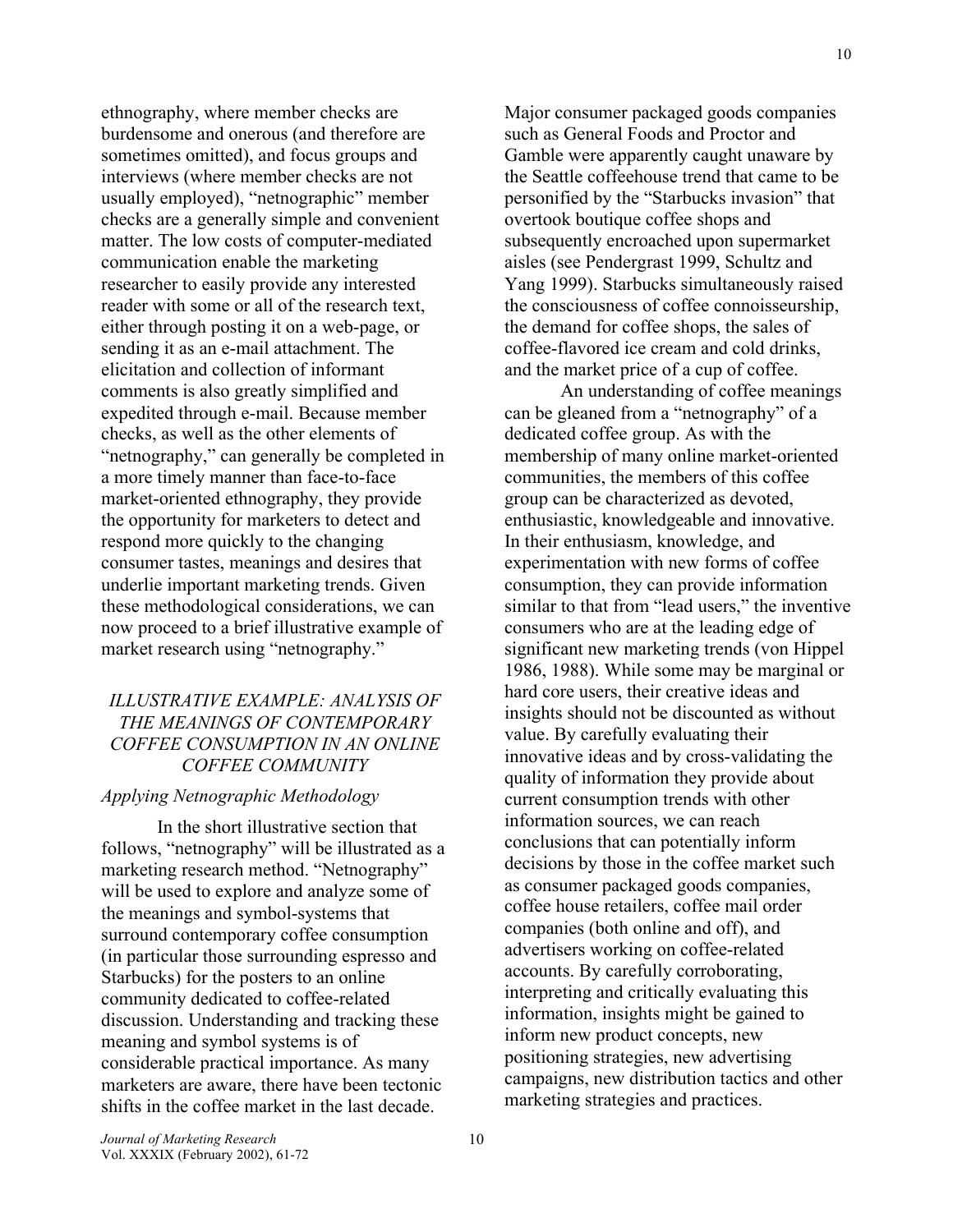Understanding this online community's messages and their medium can also provide insight into the use of newsgroups and other online media for coffee-related marketing.

This "netnography" into online coffee culture began with an overview of the newsgroups that contained the term "coffee" and were available from my local server. These revealed three potential newsgroups: <alt.coffee>, <alt.food.coffee>, and <rec.food.drink.coffee>, as well as several others. <Alt.coffee> was chosen because it had by far the highest amount of traffic (approximately 75 messages per day) and therefore contained the most data. According to 1995 Arbitron data, <alt.coffee> is ranked 1042 out of all newsgroups, is carried by 40% of all service providers, and is read by 55,939 people worldwide (Reid 1995).<sup>3</sup> It contains a core of "insiders" who are frequently quoted and referenced by other community members, deferred to by existing and new members, and mentioned by members as important arbiters of coffee taste. Thus, employing an informal type of network analysis, these insiders seem to be usefully conceptualized as opinion leaders in the local context of this particular online community. It also contains many "minglers" who stay on for periods of six" months to a year, and a large number of "tourists" who come and go with specific queries. Past newsgroup surveys indicated that posters were mostly male and welleducated, with an average age of forty-eight. As part of ongoing research,  $\leq$ alt.coffee> and related newsgroups were followed, with noteworthy messages downloaded, since February 1998. Several hundred messages were read over the 33 months of "netnographic" research. In addition, the research was informed by searches of coffeerelated web-pages, web-rings, mailing lists,

reading of books about coffee, coffee consumption experimentation and in-person product-related discussions with coffee consumers and connoisseurs. To keep the amount of data limited to a manageable level, the investigation was limited to 179 postings that were downloaded and printed. The majority of the messages that were downloaded were posted between July and November 2000.

The 179 postings were pre-classified (before downloading) into topics either relevant or not relevant to the research topic of interest (contemporary coffee meanings). So, for example, threads (a thread is a set of interrelated bulletin board postings) like "Coffee Poem," and "How to make a great cappuccino at home," were pursued. Threads such as "NY Chocolate Show" were not, because they were judged not to be relevant. In order to discover not only what constituted good coffee, but to understand its antithesis, several message threads related to Postum, such as "Anyone tried or heard of this?," were explored and downloaded. As the investigation narrowed onto discussion of Starbucks, the "Weird Starbucks Experience," "Peets So Good," and "Americans-your thoughts on Starbucks wanted" threads were downloaded. The importance of espresso to the community was also evident as the investigation narrowed. This topic was explored in "Woohoo, just got my Silvia/Rocky." These threads were chosen for their rich content, descriptiveness, relevant topic matter and conversational participation by a range of different community members. The range of conversational participation was important to avoid the research being misled or unduly influenced by a minority of unrepresentative and vocal extremists.

Utilizing carefully-chosen message threads in "netnography" is akin to "purposive sampling" in market-oriented ethnography (Wallendorf and Belk 1989, Lincoln and Guba 1985). Because findings are to be interpreted in terms of a particular

11

 $3$  Given the growth of the Internet between 1995 and 2000 and the doubling of message postings on <alt.coffee> during that period, it is likely that as of 2000 the newsgroup had over 100,000 readers worldwide.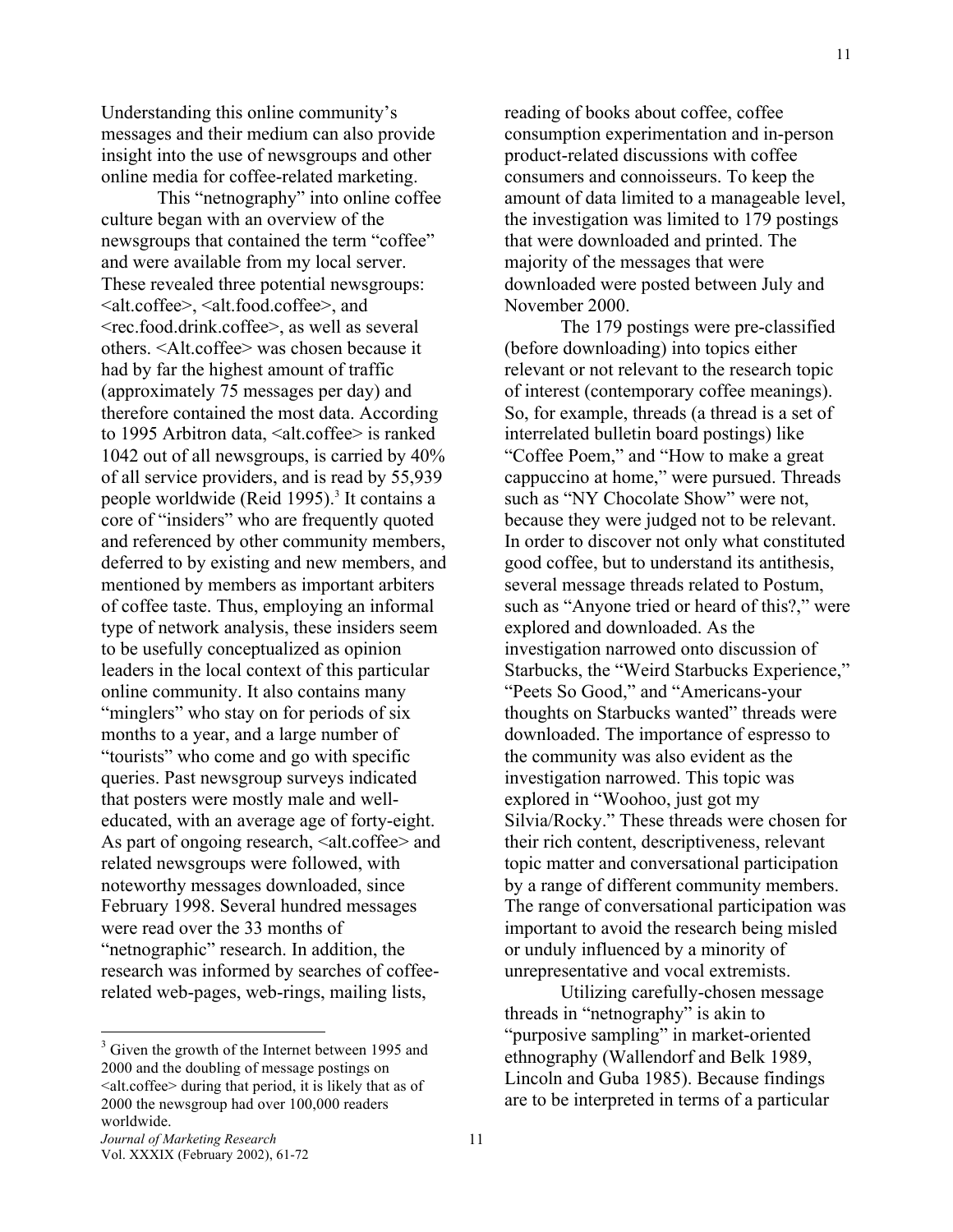sample it is not necessary that the sample be representative of other populations. However, there is the potential for anonymous selfpromotion by manufacturers and retailers. Therefore, messages that were suspect in this manner (i.e., overly engaging in promotion, or containing an email address related to the company they were commenting upon) were excluded from the dataset. In addition, and where possible to do so, apparently off-topic useless talk was coded and excluded from analysis because it did not pertain to the central topic of coffee consumption.

The coding of the postings involved both data analysis and data interpretation (Spiggle 1994, p. 492). "Netnographic" data in each categorized interaction was compared to the data with other events coded as belonging to the same category, inquiring into their similarities and differences (Glaser and Strauss 1967, Spiggle 1994). Each category later formed a theme, abstract or grounded theory, or "metaobservation" (Arnould and Wallendorf 1994, McCracken 1988, Lincoln and Guba 1985). For this research, the volume of text was 198 double-spaced 12 point font pages, representing 117 postings containing 65 distinct e-mail addresses and user names (likely related to the number of distinct individuals posting messages). Disconfirming evidence was sought, both within the dataset and in later searches of web-pages and the <alt.coffee> newsgroup, and resulted in several early themes being rejected. Concomitantly with analysis, the data was subject to interpretation, which, as Spiggle (1994, p. 497, 500) describes it, is "playful, creative, intuitive, subjective, particularistic, transformative, imaginative, and representative."

To ensure research ethics, I identified myself in postings to the community, told members about the observation, and provided my credentials. Permission was sought and granted to use direct quotes. To ensure a "trustworthy" interpretation (Lincoln and Guba 1985), member checks with nine online

informants were conducted. Member check informants said they were "impressed" by the "netnography," thought it was "perceptive" and even "fantastic." They also had several suggestions. Member checks resulted in revisions to the depiction of basic coffee (including presspot and vacpot preferences), commodification and religious devotion, and the provision of some additional group characteristics.

## *A Brief Netnography of Online Coffee Culture on the <alt.coffee> Usenet Newsgroup*

As Sherry (1995, p. 356) has noted, "Coffee is among the preeminent vessels of meaning in consumer culture" (see also Pendergrast 1999). This richness of meaning is clearly evident in the vital and virtuosic exchanges transpiring through  $\leq$ alt.coffee $\geq$ . Like any thoroughgoing culture, the denizens of the <alt.coffee> newsgroup carry their own language. Their posted conversations are peppered with terms unfamiliar to the uninitiated: baristas and JavaJocks, cremas and roastmasters, tampers and superautomatics, livias and tiger flecks. It is the specialized language of the coffee lover, conveying many of the subtleties of coffee taste and preparation.

Understanding the language of consumer segments and its specific underlying social motivations is a key aspect to achieving the market orientation (Kohli and Jaworski 1990) that can successfully conceptualize new products, employ existing and new channels and write potent advertising that meaningfully communicates to markets. While a full translation of this newsgroup's language is impossible in this article, we can examine some important cultural themes contained within it. In this short "netnography," we examine themes of distinction, consumption webs, commodification concerns and religious devotion. Marketing research implications will be specified throughout, and extended in the conclusion.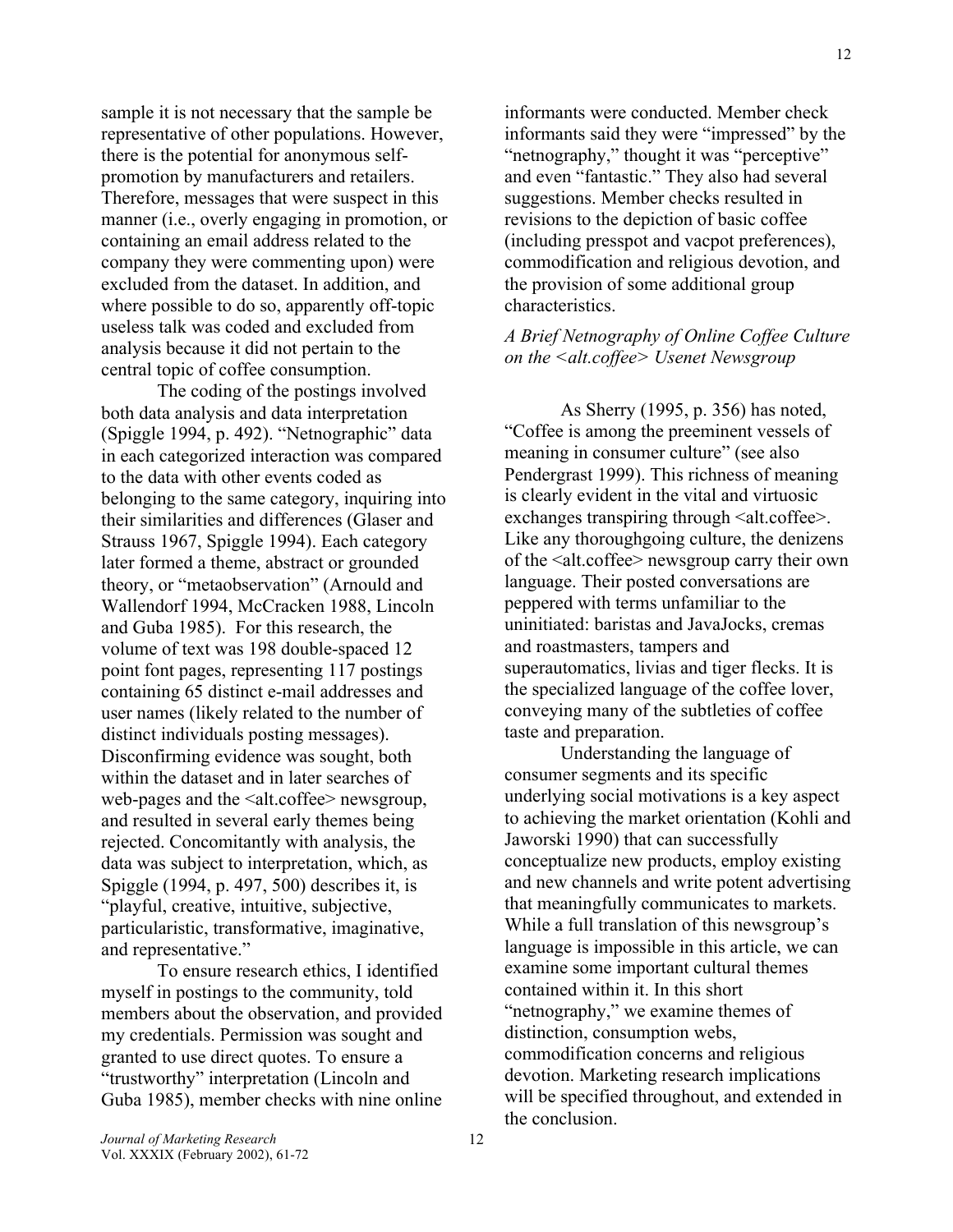Distinction: Decoding the Language of Motivation. On <alt.coffee>, we are repeatedly taught the specifics of coffee connoisseurship. One of the first things we learn is that "basic coffee," the type that most of us enjoy in our offices and homes, is usually beneath contempt because it is "normally very badly prepared and stale." Proper coffee, flavorful coffee, must be prepared correctly. This means avoiding paper filters and drip coffee (and percolators) and instead using gold filters, cafetiere, press pots, or vacuum pots (in order of preference). Yet while it may not be the most frequently consumed form, the most discussed form of coffee on the newsgroup is espresso. Real coffee, precious coffee, *essential coffee* (both literally and figuratively), is espresso, consumed without "cow juice" or sugar. Making good espresso, we learn, is a complicated affair. It involves attending carefully to the water, the grind, timing the shot, knowing your machine, keeping its portafilter (portable filter) and screen clean, the tamper, the blend, the ambient temperature, the age of the coffee, the degree of the roast, the air humidity, incoming water temperature, internal boiler temperature, and even such mystical elements as the mood of the barista [coffee server] and "good oldfashioned luck."

These are not merely functional considerations, but online incantations of status, upward social movement and hedonism intended to manifest and demonstrate the "distinction" or "cultural capital" of upper class tastes and abilities (Bourdieu 1984, see also Holt 1998). There is an elitist or classist "snob appeal" to coffee knowledge that motivates discerning tasting, as well as the reading of coffee-related books such as "Uncommon Grounds" (Pendergrast 1999) and authoritative guides such as the site of "Schomer." As Levy (1981) convincingly demonstrates, there are strong links between discernment, social class and the acculturated sense of taste. This acculturation of the

complexities of taste and flavor appears to transpire online. For example, the flavor of good espresso is much discussed and described online (it is not too watery and not too burnt tasting but has a slight agreeable bitterness and a slight astringency).

Also, the group's discursive actions enact a deep desire to go behind the scenes, to understand what it is that makes a particular type of coffee superior, and then to capture, reproduce, and by reproducing, become a part of the productive-consumption of the experience. This productive-consumption is also a status marker. Home espresso brewing is a fairly expensive hobby (but not prohibitively so for the American middleclass), which is partially why it can serve as a distinctive marker. This need to not only consume, but to actively produce, is a hallmark of deep devotion to a particular consumption orientation, such as is found in a range of subcultural, sport, music and media fan experiences (see, e.g., Fiske 1989).

Consumption Webs: Mapping the Paths of Desire. The key to these descriptions is not merely their specifics (although these are of course equally important to consumers and the marketers who seek to serve them) but the amazing rarity that is conveyed within them, the scarcity evident in all the stressing over when to pull, when to tamp, how to time, which machine, which coffee bean. One member cautioned that only out of every five pulls are worth drinking, which makes educating one's palate about good espresso a difficult task. As with wine production and tasting, production and discernment of espresso takes time and practice. Some coffeephiles opine that their tastebud training took months. One active <alt.coffee> poster stated that it gestated for nine months. This coffeephile noted that the down side to educating his palate was that he became a slave to coffee, and eventually spent huge amounts of money to keep himself from being subjected to more ordinary coffee (which had become unbearable to him). He also noted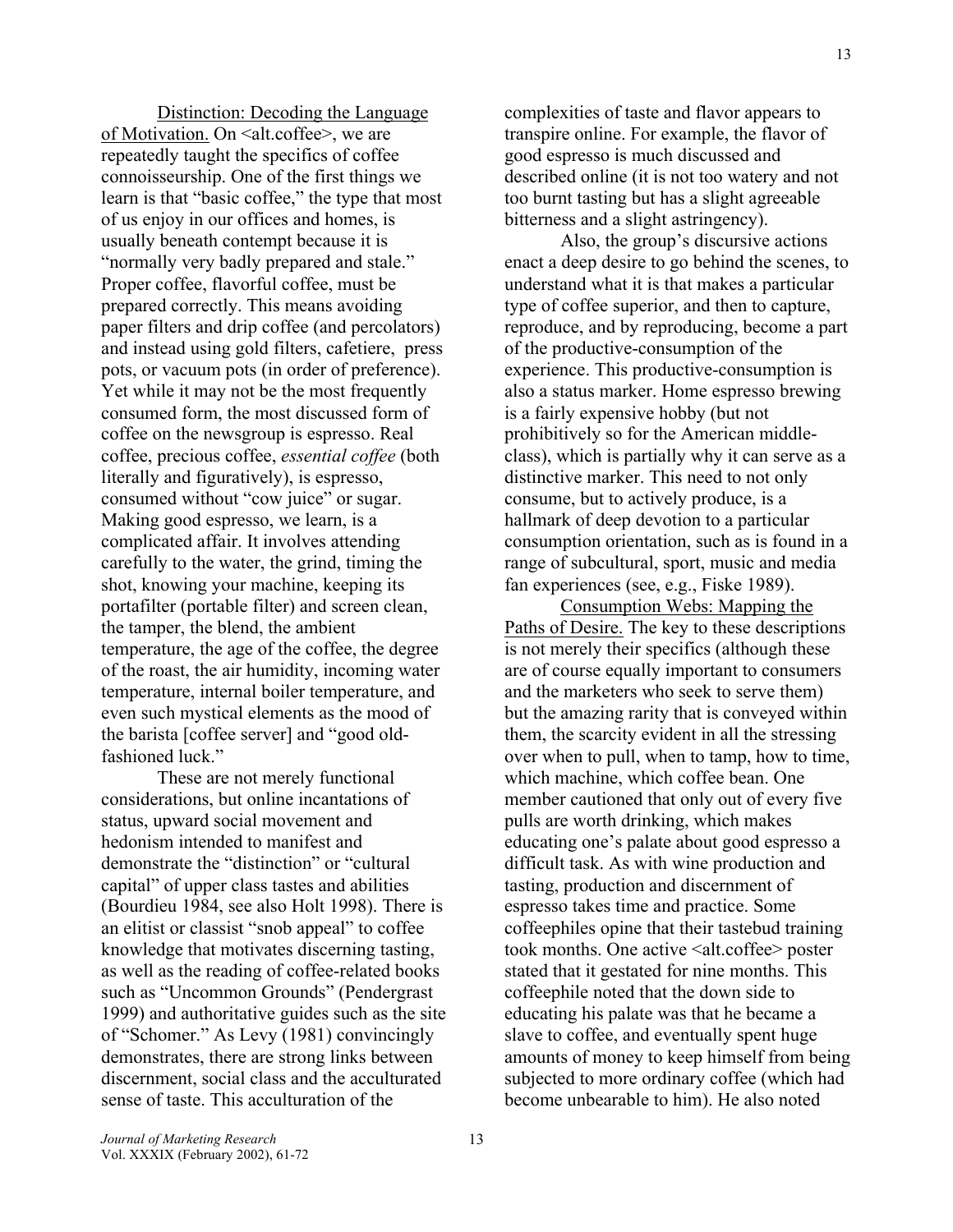that there was no end to his involvement. Once acculturated, he kept finding new pieces of coffee equipment that he could not live without, a state of affairs he jokingly-yetpointedly blamed on his fellow alt.coffee coffeephiles.

The marketing research implications of these postings lay in the way in which some coffeephiles describe their motivation to develop taste leading to the expenditure of large amounts of money on coffee equipment. Once acculturated into the proper taste of espresso and its rarity, these consumers reject conventional coffee offerings (often giving them terrible, excretory names) and popular cafés (often emphasizing their robotic qualities) and are drawn into multiple investments for which there seem no end. The comments above, in which a coffeephile ascribes his increasing investment to the influence of a fellow newsgroup member suggest the power of the newsgroup to acculturate consumption practices. This acculturating force, which drives increasing investments in a new cultural interest, has been termed the "Diderot effect" (McCracken 1990). In the <alt.coffee> newsgroup, there is evidence for an acculturated transition from regular home-brewed coffee, to basic press pots (such as the Bodum) to better press pots to vacuum pots. Another is from home-brews to café-bought coffee, to café-bought "fancier" drinks like latté and cappuccino, to store-bought espresso, to home-made espresso, which requires a starter machine, then a better machine, a coffee bean grinder, then a coffee bean roaster, then a kitchen vent for your roaster, then better beans, and so on. This subtle inculcation of coffee tastes (on a trajectory culminating in a taste for espresso) is often mapped out in coffeephile communications, tracing a gustatory route through, for example, cappuccino, macchiato and con pannas to espresso.

In total, this set of united products could be interpreted as a "product constellation" (Solomon and Assael 1987) linked to the real or desired social class of these coffee drinkers. For marketing researchers, this product map might be thought of as a particular consumption web that increasingly draws a group of consumers into deeper and more profound levels of (sub)cultural involvement and enthusiasm, consumption and investment. Understanding the configuration of these particular consumption webs would provide coffeerelated manufacturers and retailers with ideas for new product and service offerings and bundling (for example, bundling together brands of products that are seen as associated with other brands; bundling together kitchen venting systems with roasters; bundling features on espresso machines to produce consumer-related forms of coffee).

Commodified Brands: Brand Image and Community Concerns. Another important cultural code links good coffee to passion, artistry, and authenticity as a fully realized human being. The discussions that reveal this centered upon the nature of the "barista," or coffee server. The online coffeephiles proclaim that "the product (be it food or coffee)" is always "an expression of the maker's personality" because it is "an art after all" ["Vincent<sup>4</sup>," posted on  $\leq$ alt.coffee> 08/06/2000], that a "barista" infers "an artisan…like a seasoned sommelier or vintner" ["Angelo," posted on <alt.coffee> 08/09/2000]. Several posters claim that they would not visit a café whose baristas were not coffee lovers (and several others disagreed). An existential dimension is added by one of the original posters, in which he rejects the term "artisan," but says that being an authentic barista "has to do with the way you live your life." Coffee becomes, to this culture member, a metaphor for life, in which either life is mere rule following "or you really experience what life is all about" ["Vincent," posted on <alt.coffee> 08/09/2000]. The mark of authenticity is baristas who "drink/live

 <sup>4</sup> Pseudonyms are used throughout to protect informant confidentiality.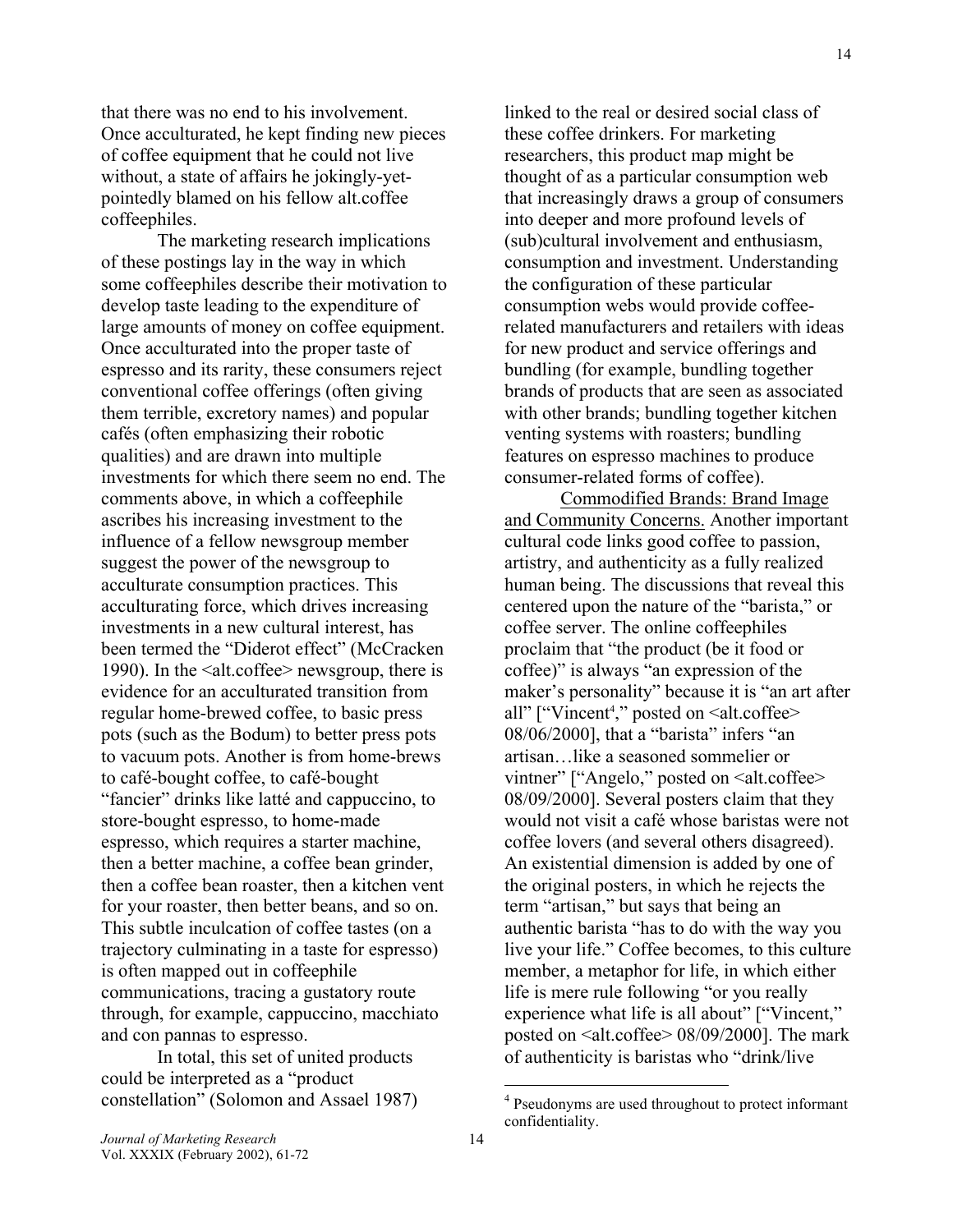coffee" just as do the denizens of <alt.coffee>. It is passion that matters: "Coffee is the passion of a barista and a lifelong profession" ["Peter," posted on  $\leq$ alt.coffee $> 08/13/2000$ ]. This emphasis is also present in an online debate between Starbucks employees. The more passionate coffee drinker (ex-employee) accused the other (current employee):

> "Coffee is just another product for you too. You could just as well be selling those turnip twaddlers of flame retardant condoms, but as long as you are having fun and paying your bills, that is all that matters to you, right? I am afraid that it is not quite that simple for many of us. We take our coffee very seriously, and to have it demeaned in such a manner is a slap in the face. Coffee is much more than a tool. It is passion, it is intrigue, mystery, seduction, fear, betrayal, love, hate, and any other core human emotion that you can think of, all wrapped into one little bean." —Peter, posted on <alt.coffee> 08/14/2000

Because Peter's rich and revealing comments were applauded and referenced by many different members of the online community, they seem to cut to the core of some important (and shared) impressions of Starbucks among <alt.coffee> members. Coffee is emotional, human, deeply and personally relevant —and not to be "commodified" (Kopytoff 1988) or treated as "just another product." This concern is reflected in two negative newsgroup nicknames for Starbucks: as an expensive and faceless corporate entity, it is "\*\$"; as a killer of mom-and-pop local stores it is "corporate coffee." Presenting important cultural clues to the positioning of any new coffee marketer that seeks to compete with the Starbucks brand, the discussion of Starbucks turned into a more general discussion of the perils of commercialization and cultural

commodification. The resentment over the commodification of coffee connoisseurship leads to dialectics of authenticity and genuineness:

> What I am coming to in my own life and consumer behavior is that I want to support and savor the true specialty items while I can. I'd rather eat Barry's fudge…than Godiva 'faux specialty' chocolates. And I'd rather drink the local café's coffee rather than Starbucks's because, well, those tiny, passionate companies are more precious than Starbucks….Any corporation with food chemists can make Starbucks' product, IMO [in my opinion]. Only a passionate, driven romantic would keep making topnotch specialty coffee day in and day out. Lose Starbucks and another clone clicks into that economic eco-niche. Lose a lover or a hero and you might wait a long time until another comes along. —"Fred," posted on  $\leq$ alt.coffee $> 11/19/2000$

Fred's dialectic transcends functional characteristics such as coffee flavor. Its overriding theme is that vendors or manufacturers should demonstrate a genuine passion for the product equal to, or close to, that of its connoisseur consumers. This sentiment resists, in some sense, the commodification of labor in which people can be mechanistically trained to produce items without enjoying them as consumers. It is a postmodern longing to return to productiveconsumption (Firat and Dhalokia 1998). Fred's dialectic of commodification reflects a search for authenticity, ties to the local, caring by producers, craftsmanship and artistry. In the same posting, Fred explains that to support Starbucks is not to support local merchants like "Tom" a coffee "maven" who is obsessed with "the Zen of the cup" (a spiritual-religious metaphor connoting devotion and authenticity). To support local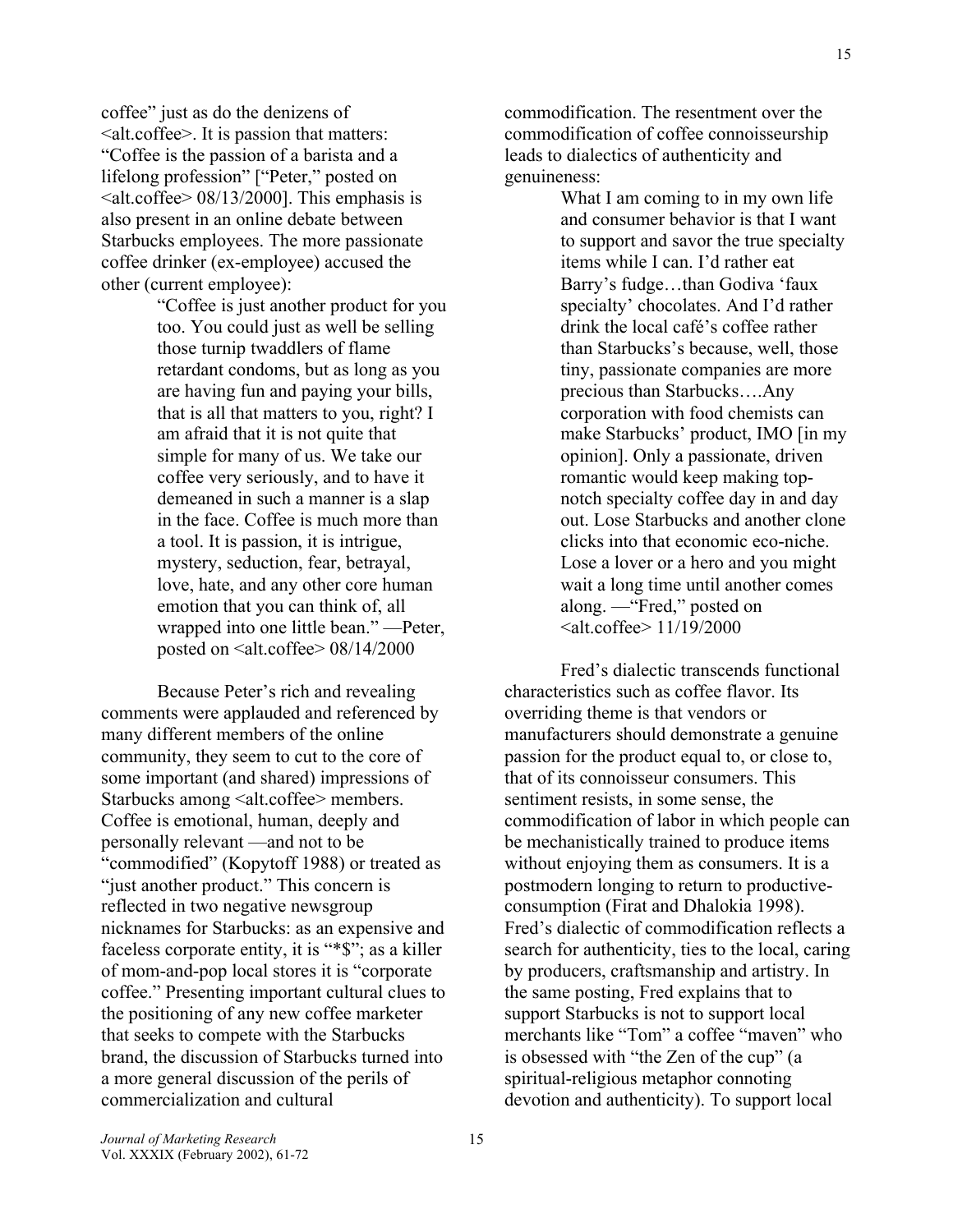cafes is not only a statement about coffee, but about human values and the world. As Fred states, it helps to maintain "a world of beauty and passion."

Religious Devotion: Uncovering Meaningful Metaphors. This utopian "world of beauty and passion" is evident in the wonderfully detailed accounts of coffee preparation and consumption provided in the newsgroups, which serve as sources of espresso education, expressionism and exhibitionism. Members draw one another in with dramatic flair and literary devices that playfully hint at the joyful mindset of the coffee connoisseur and, tongue-in-cheek, employ sacred metaphors. Describing himself in the third person, "Jerry" lovingly details (in several pages of text) his exact experiences with his new coffeemaker:

> He hit the brew switch [on his new Livia 90 cappuccino/espresso maker]...at first, nothing. Then….beautiful reddish-brown crema…the "tiger flecks" he had heard so much about but rarely had seen flowed forth and fell just short of two ounces in 25 seconds. He stood just admiring the crema when suddenly a voice called to him, "The milk! The Milk!" —Jerry, posted on  $\langle$ alt.coffee $> 11/02/2000$

As with Fred's "passion," his David and Goliath-story "hero," and 'world of beauty,' the language Jerry uses here is romantic, idealistic and Biblical. The crema (oil from the coffee beans) is "beautiful," and it "flowed forth" much like a river of milk and honey might do for Old Testament Israelites. Jerry did not simply remember to steam the milk, but portrayed it as "a voice" that "called [un]to him," as if he were a Biblical prophet. The drama and religion may be parodic, but are repeatedly present and meaningful as a local cultural code, indicating that this is not merely the meandering of extremists. For example, other postings replicate the dramatic

and religious metaphor, calling the lack of passion by a "Starbucks Jock" "Sacrilege!" and the placing of sugar in espresso the mark of one who "has no soul."

The interpretive coup de grâce may be in the term that this community of coffeephiles uses for the elusive, religious experience, the exhaustive apotheosis of espresso moments, the holy grail of the coffee dream quest. It is called a "god shot." It represents the sublime moment of coffee productive-consumption, an absolutely perfect, indefinable moment of glory, one that cannot be captured, reproduced or summoned at will. A god-shot is a supernatural event. It is a moment when human being and nature are reunited in a perfect convergence of elements (water, fire, air, earth/grounds), resulting in a perfectly pleasurable occurrence. This interpretation does not suggest that coffee consumption is *actually* a religion for these coffeephiles. But for them it has religious aspects of search, passion, and transcendence (see Belk, Wallendorf and Sherry 1989), and deeply meaningful ties to identity (Fiske 1989). As comments to Jerry's postings indicate, these metaphors are highly motivational and persuasive, and thus of interest to marketing researchers.

## *IMPLICATIONS AND CONCLUSION*

Deriving from naturally-occurring, communal, cross-consumer interaction that is not found in focus groups or personal interviews, "netnography" reveals interesting consumer insights, impressions, linguistic conventions, motivations, consumption web linkages and symbols. It provides feedback on brands and products that has not been elicited in any way by marketers —eliminating the researcher-induced demand effects of these methods and of traditional ethnographic inquiry and interview. The method achieves all of this in a manner that is far more unobtrusive, convenient and accessible than traditional ethnography. It is also far more economical.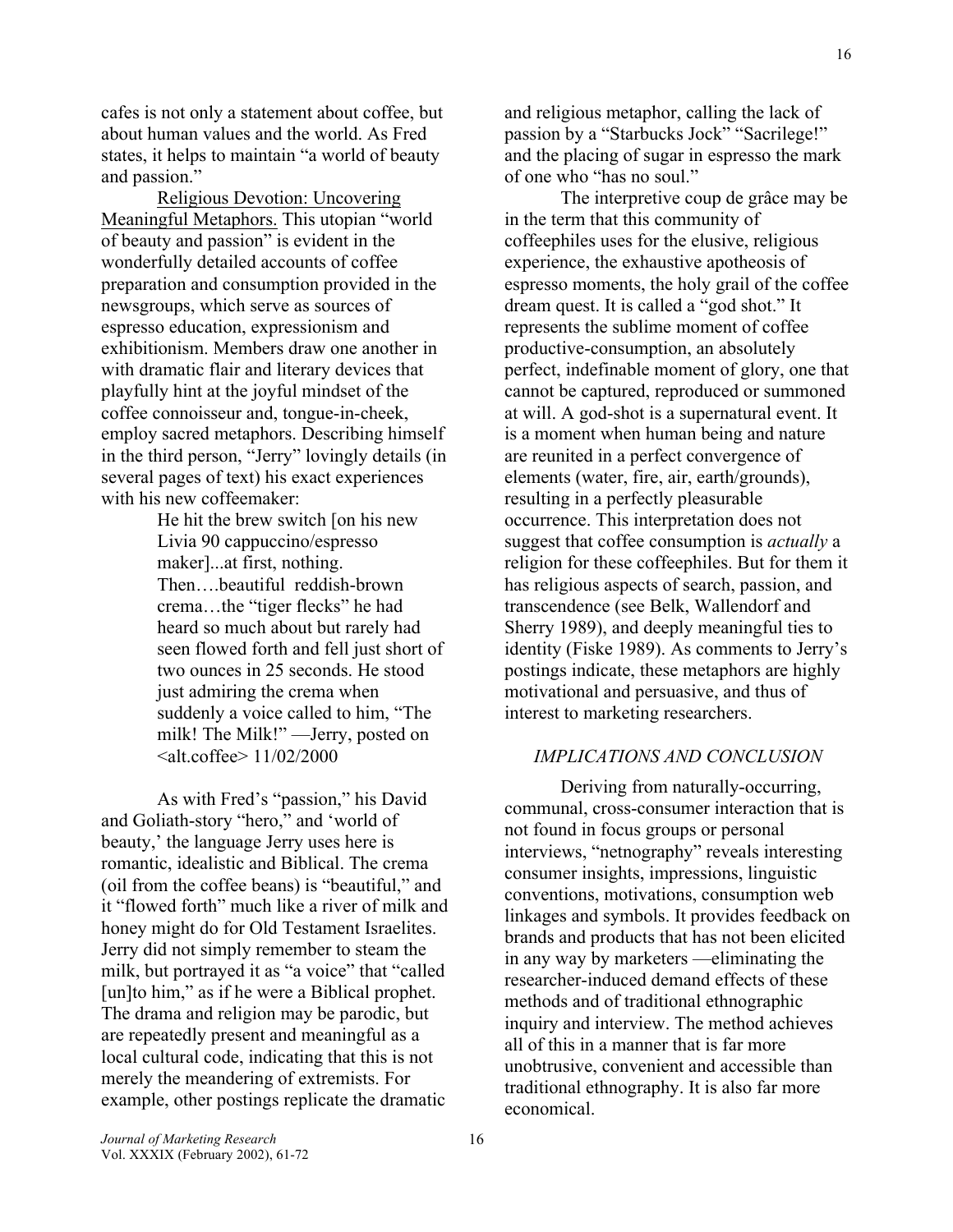As the consumer verbatims and descriptions provided above may attest, online consumers tend to be knowledgeable, educated, and to provide interesting consumption insights. Because message posters are in some respect self-selected for their eloquence, the data they provide can be extraordinarily rich. Online posters appear to spend large amounts of time and money on their focal consumption activity. By carefully evaluating their innovative ideas, their knowledge base and their consumer insights, marketing researchers can obtain useful information similar to that obtained from "lead users" (von Hippel 1986, 1988). Ideas for innovative trends in particular realms of consumption such as novel product concepts may thus be initiated by investigations that begin with "netnography." However, careful consideration and cross-validation of the online data will be critical to avoiding being misled by overly zealous or vocal community members. Similarly, cross-validation and a careful categorical analysis will be required to understand the relationship of different types online community member to typical online and offline consumers.

Implications of <alt.coffee> Netnography. Given the familiar diffusion of innovations model, it can easily be argued that today's devoted or extreme consumer perspective can yield important insights into the more mainstream consumer behavior of tomorrow (von Hippel 1988). The implications of this marketing research for wise coffee marketers are thus considerable. It may have appeared, in the wake of Starbucks, that marketers had been one-upped by the Seattle coffeehouse craze, and had missed the opportunity to raise the market to its new upscale level. Yet, if the market intelligence of the <alt.coffee> group is correct, coffee marketers have barely even begun to plumb the depths of taste, status and snob appeal waiting to be explored by discriminating, inneed-of-market-education coffee consumers. Experimental and innovative online

coffee consumers offer a range of discoveries that, like a lead user analysis, inform our understanding of coffee marketing trends. For not only does <alt.coffee> offer the enticing consumption webs and socialization pressures that can turn decaffeinated drinkers into home-roasting, home-brewing, espresso savorers, willing to throw out four shots of expensive brew in search of the all-elusive but sublimely satisfying "god shot," but it also suggests that there is far more to coffee consumption than the in-person "social," "communal," and socially responsible aspects that has been so successfully exploited by Starbucks. New brands and blends of beans, new means of delivering the freshest of fresh beans (online and off), new means of roasting, new bean roasting services, new espresso and cappuccino machines, new forms of education and instruction, new coffee tasting clubs, and new types of cafés are super-premium opportunities that await further evaluation and exploration by opportunistic new product developers and market educators.

From the practical standpoint of professional marketing researchers, identifying appropriate online communities for particular marketing research clients is more art than science. As this <alt.coffee> "netnography" demonstrates, the information present in a particular newsgroup is likely to be of more value to certain types of industry players. In  $\leq$ alt.coffee $\geq$ , the information is particularly valuable to online and offline marketers of high-end espresso makers, roasters, grinders, cafés, roasted and unroasted coffee beans, and those selling coffee connoisseurship-related goods.

However, the information provided in the "netnography" about coffee's cultural cachet (relating it to social distinction, artisanship, craftsmanship, personal involvement, passion, authenticity, humanity and religious devotion) might be useful in articulating a range of positioning and branding strategies with wider appeal. For example, newsgroup participants' critique of

*Journal of Marketing Research* Vol. XXXIX (February 2002), 61-72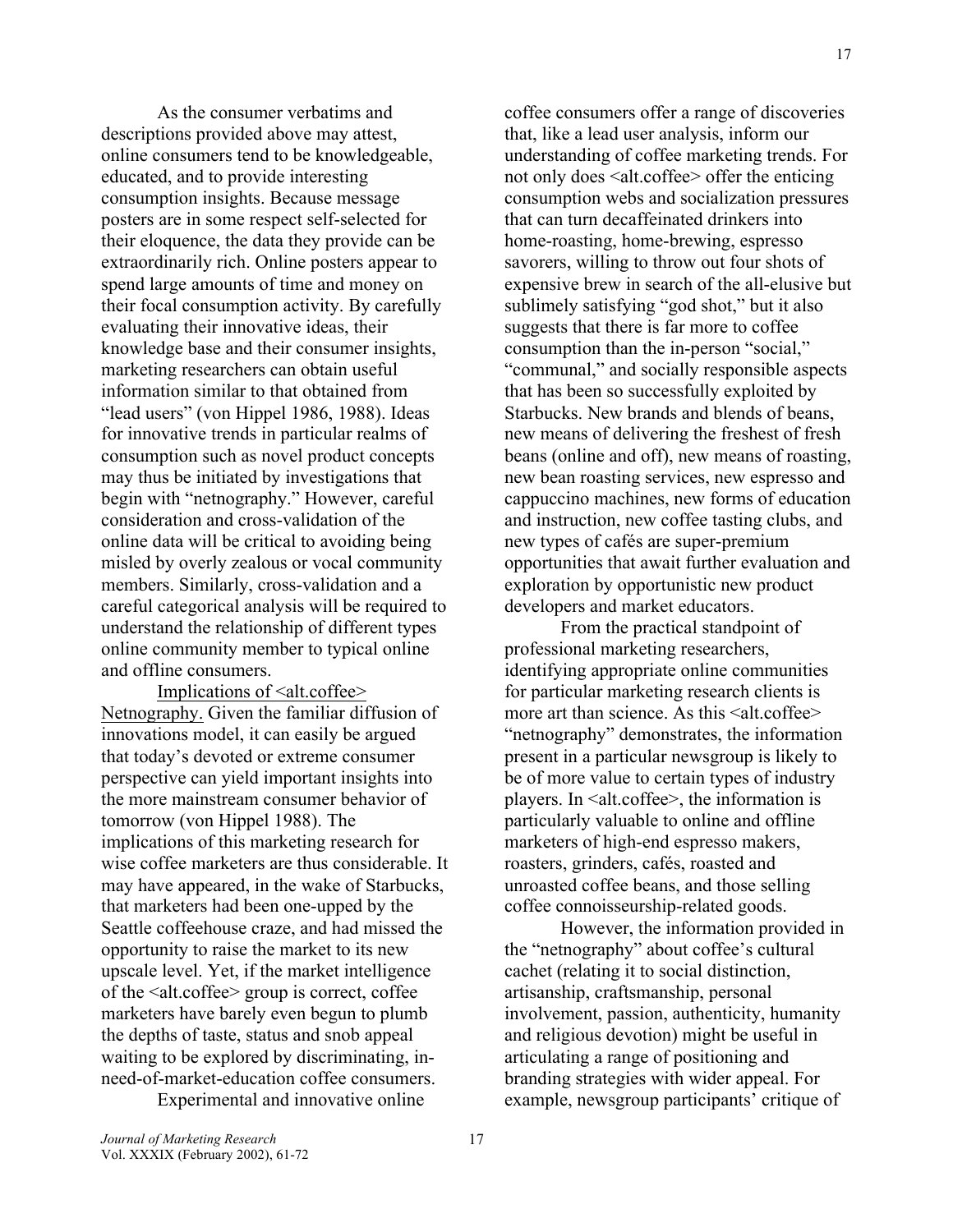Starbucks brand meaning (seen as mechanistic, dispassionate, oppressive, overly large and lacking humanity or a human touch) might be seen as feedback to Starbucks, and opportunity for Starbucks' competitors. If the Starbucks brand is becoming passé, a mere symbol ("\*\$") of over-roasting, a good place to read and hang out but not to drink coffee, then the next generation of coffee brands to tap into the discriminating coffee ethos will likely thrive by positioning on the opposite end of these dimensions: human, passionate, roasted-right, free, alive, locally involved, existentially complete. These cultural meanings will draw on rich associations to art and artisanship, craftsmanship and connoisseurship —perhaps even religion and spirituality— and do it in a manner that is authentic and genuine. Coffee companies with a true market orientation will find opportunities in this "netnographic" data and their own coffee consumer communion not simply for a new appearance or façade, but for a depth of marketplace involvement and the understanding of a genuine, passionate coffee-lover.

*Summary Conclusion.* Online communities devoted to consumption-related topics are an increasingly important source of data for marketing research. These groups may be construed as individual market segments that are of interest in their own right and may be of noteworthy size. As purchase and consumption decisions are discussed and debated in online communities, it is important that marketing researchers have rigorous and ethical methodological procedures to collect and interpret this data in this novel and challenging context. As the illustrative example demonstrates, "netnography" can be a useful, flexible, ethically-sensitive and unobtrusive method adapted to the purpose of studying the language, motivations, consumption linkages and symbols of consumption-oriented online communities.

#### REFERENCES

- Almquist, Eric and Kenneth J. Roberts (2000), "A 'Mindshare' Manifesto*,*" *Mercer Management Journal*, 12, 9-20.
- Armstrong, Arthur and Hagel, John, III (1996), "The Real Value of On-Line Communities," *Harvard Business* Review, May-June, 134- 141.
- Arnould, Eric J. and Melanie Wallendorf (1994), "Market-Oriented Ethnography: Interpretation Building and Marketing Strategy Formulation," *Journal of Marketing Research*, 31 (November), 484-504.
- Belk, Russell W., Melanie Wallendorf and John F. Sherry, Jr. (1989), "The Sacred and the Profane: Theodicy on the Odyssey," *Journal of Consumer Research*, 16 (June), 1-38.
- Bourdieu, Pierre (1984), *Distinction: A Social Critique of the Judgment of Taste*, trans. Richard Nice, London: Routledge & Kegan Paul.
- Bulik, Beth Snyder (2000), "The Brand Police," *Business 2.0*, November 28, 144-155.
- Calder, Bobby J. (1977), "Focus Groups and the Nature of Qualitative Research," *Journal of Marketing Research*, 14, 353-364.
- Escobar, Arturo (1994), "Welcome To Cyberia: Notes on the Anthropology of Cyberculture," *Current Anthropology*, 35 (June), 211-231.
- Fetterman, David M. (1989), *Ethnography: Step by Step,* Vol. 17, Applied Research Methods Series. Newbury Park, CA: Sage.
- Firat, A. Fuat and Nikolesh Dholakia (1998), *Consuming People: From Political Economy to Theaters of Consumption*, London: Routledge.
- Fiske, John (1989), *Understanding Popular Culture*, Boston: Unwin Hyman.
- Glaser, Barney G. and Anselm L. Strauss (1967), *The Discovery of Grounded Theory*, Chicago: Aldine.
- Grossnickle, Joshua and Oliver Raskin (2000), *The Handbook of Online Marketing Research: Knowing Your Customer Using the Net*, New York: McGraw-Hill.
- Gunn, Angela (2000), "Net Ethics: Should you say who you are online?" *Yahoo! Internet Life*, December, 78.
- Hagel, John and Arthur G. Armstrong (1997), *Net Gain: Expanding Markets Through Virtual Communities*, Boston, MA: Harvard Business School.
- Hakken, David (1999), *Cyborgs@Cyberspace?: An Ethnographer Looks to the Future*, New York: Routledge.
- Hamman, Robin (1996), Cyborgasms: Cybersex Amongst Multiple-Selves and Cyborgs in the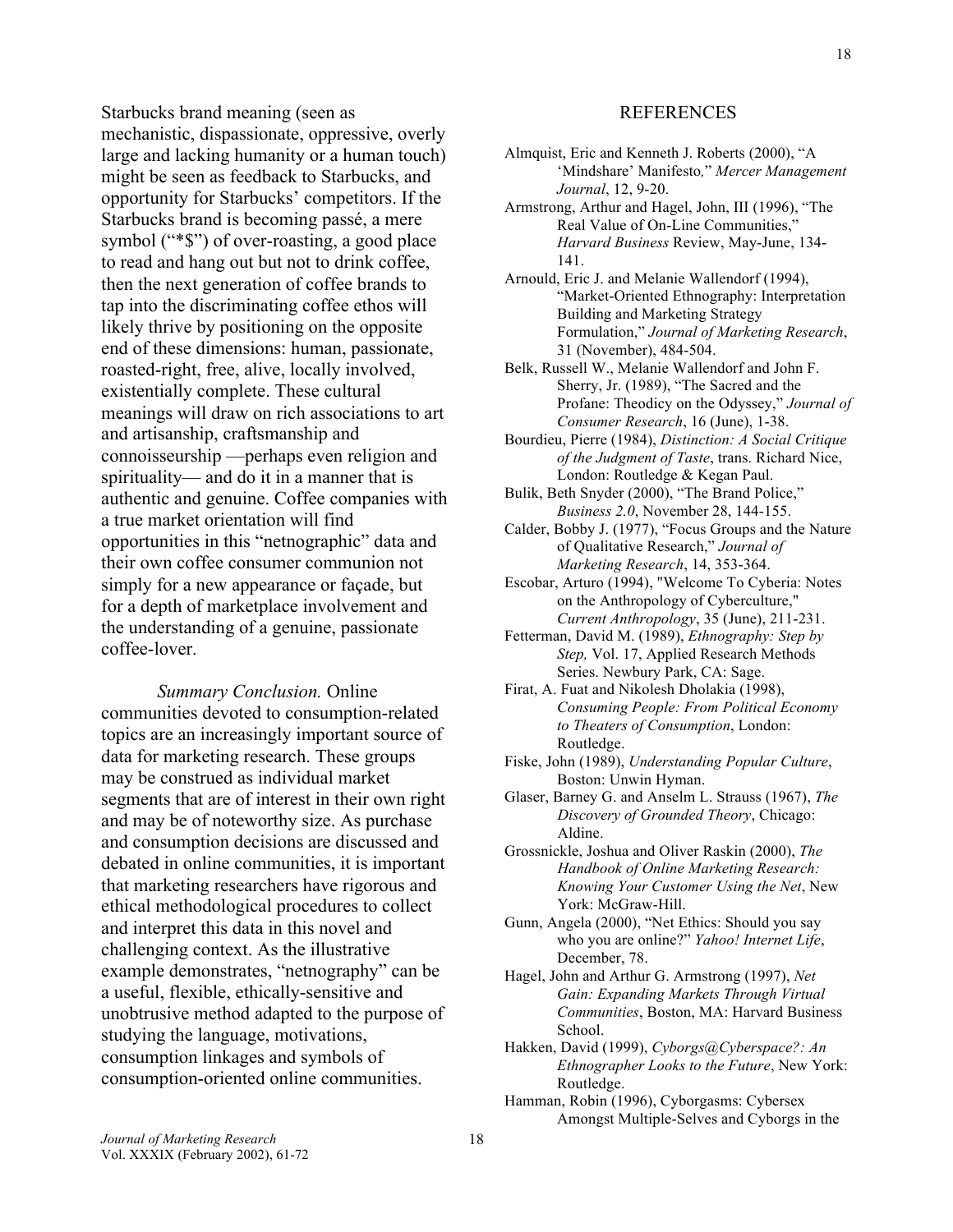Narrow-Bandwidth Space of America Online Chat Rooms , unpublished Master's dissertation, University of Essex. Available online at http://www.socio.demon.co.uk.

- Hammersley, Martyn and Paul Atkinson (1995), *Ethnography: Principles in Practice*, *2nd Edition*, New York: Routledge.
- Hirschman, Elizabeth (1986), "Humanistic Inquiry in Marketing Research: Philosophy, Method, and Criteria," *Journal of Marketing Research*, 23 (August), 237-249.
- Holt, Douglas B. (1998), "Does Cultural Capital Structure American Consumption?" *Journal of Consumer Research*, 25 (June), 1-25.
- Jones, Stephen G. (1995), "Understanding Community in the Information Age," in *Cybersociety: Computer-mediated Communication and Community*, ed. Stephen G. Jones, Thousand Oaks, CA: Sage, 10-35.
	- \_\_\_\_\_\_\_\_\_\_, ed. (1999), *Doing Internet Research: Critical Issues and Methods for Examining the Net*, Thousand Oaks, CA: Sage.
- Jorgensen, Danny L. (1989), *Participant-Observation: A Methodology for Human Studies*, Vol. 15, Applied Research Methods Series. Newbury Park, CA: Sage.
- King, Storm A. (1996), "Researching Internet Communities: Proposed Ethical Guidelines for the Reporting of Results," *Information Society*, 12 (2), 119-127.
- Kohli, Ajay K and Bernard J. Jaworski (1990), "Market Orientation: The Construct, Research Propositions, and Managerial Implications," *Journal of Marketing*, 54 (April), 1-18.
- Kozinets, Robert V. (1998), "On Netnography: Initial Reflections on Consumer Research Investigations of Cyberculture," in *Advances in Consumer Research*, Volume 25, ed., Joseph Alba and Wesley Hutchinson, Provo, UT: Association for Consumer Research, 366- 371.
	- \_\_\_\_\_\_\_\_\_\_ (1999), "E-Tribalized Marketing?: The Strategic Implications of Virtual Communities of Consumption," *European Management Journal*, 17 (3), 252-264.
- Kopytoff, Igor (1986), "The Cultural Biography of Things: Commodification as Process," in *The Social Life of Things: Commodities in Cultural Perspective*, Arjun Appadurai, Ed. Cambridge, England: Cambridge University, 64-91.
- Levy, Sidney J. (1959), "Symbols for Sale," *Harvard Business Review*, 37 (July-August), 117-124. \_\_\_\_\_\_\_\_\_\_ (1981), "Interpreting Consumer Mythology: A Structural Approach to Consumer Behavior," *Journal of Marketing*, 45 (Summer), 49-61.
- Lincoln, Yvonna S. and Egon G. Guba (1985),

*Naturalistic Inquiry*, Beverly Hills, CA: Sage.

- Mead, George Herbert (1938), *The Philosophy of the Act*, Charles W. Morris (Ed.), Chicago, IL: University of Chicago Press.
- McCracken, Grant (1988), *The Long Interview*, Beverly Hills, CA: Sage. \_\_\_\_\_\_\_\_\_\_ (1990), *Culture and Consumption*, Indianapolis, IN: Indiana University Press.
- Miller, Daniel and Don Slater (2000), *The Internet: An Ethnographic Approach*, Oxford: Berg.
- Muniz, Albert, Jr. and Thomas C. O'Guinn (2001), "Brand Community," *Journal of Consumer Research*.
- Paccagnella, Luciano (1997), "Getting the Seats of Your Pants Dirty: Strategies for Ethnographic Research on Virtual Communities," *Journal of Computer-Mediated Communications*, 3 (June). ). Available online at http://ww.ascusc.org/jcmc/.
- Pendergrast, Mark (1999*), Uncommon Grounds: The History of Coffee and How It Transformed Our World*, New York: Basic Books.
- Reid, Brian (1995), "USENET Readership Report for March 1995." <http://www.tlsoft.com/arbitron/mar95/mar95
- \_readership.html> Reid, Elizabeth (1996), "Informed Consent in the Study of On-line Communities: A Reflection on the Effects of Computer-mediated Social Research," *Information Society*, 12 (2), 119- 127.
- Rheingold, Howard (1993), *The Virtual Community: Homesteading on the Electronic Frontier,* Reading, MA: Addison-Wesley.
- Richards, T. and L. Richards (1994), "Using Computers in Qualitative Analysis," in Norman Denzin and Yvonna Lincoln (Eds.) *Handbook of Qualitative Research,* Thousand Oaks, CA: Sage, 445-462.
- Sharf, Barbara F. (1999), "Beyond Netiquette: The Ethics of Doing Naturalistic Discourse Research on the Internet," in Jones, Steve, ed. *Doing Internet Research: Critical Issues and Methods for Examining the Net*, Thousand Oaks, CA: Sage, 243-256.
- Sherry, John F., Jr. (1991), "Postmodern Alternatives: The Interpretive Turn in Consumer Research," in *Handbook of Consumer Research*, ed. Harold H. Kassarjian and Thomas Robertson, Englewood Cliffs, NJ: Prentice-Hall, 548-591.
	- \_\_\_\_\_\_\_\_\_\_ (1995), "Bottomless Cup, Plug-in Drug: A Telethnography of Coffee," *Visual Anthropology*, 7, 351-370.
- Schultz, Howard and Dori Jones Yang (1999), *Pour Your Heart into It: How Starbucks Built a Company One Cup at a Time*, New York: Hyperion.